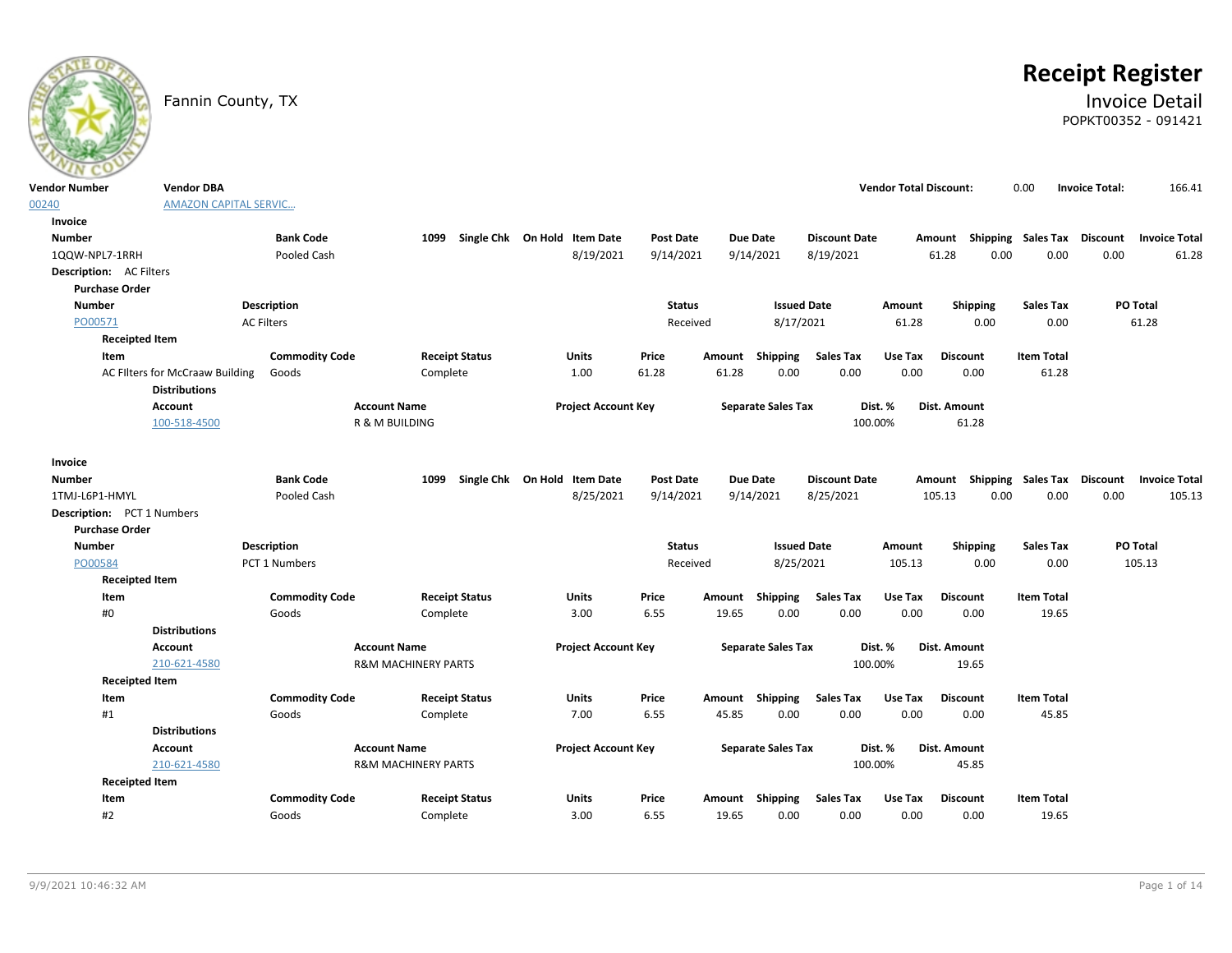|                      | <b>Distributions</b>                                  |                              |                                |                              |                  |          |                           |                      |                               |                                    |                   |                                   |
|----------------------|-------------------------------------------------------|------------------------------|--------------------------------|------------------------------|------------------|----------|---------------------------|----------------------|-------------------------------|------------------------------------|-------------------|-----------------------------------|
|                      | Account                                               |                              | <b>Account Name</b>            | <b>Project Account Key</b>   |                  |          | <b>Separate Sales Tax</b> |                      | Dist. %                       | Dist. Amount                       |                   |                                   |
|                      | 210-621-4580                                          |                              | <b>R&amp;M MACHINERY PARTS</b> |                              |                  |          |                           |                      | 100.00%                       | 19.65                              |                   |                                   |
|                      | <b>Receipted Item</b>                                 |                              |                                |                              |                  |          |                           |                      |                               |                                    |                   |                                   |
|                      | Item                                                  | <b>Commodity Code</b>        | <b>Receipt Status</b>          | Units                        | Price            |          | Amount Shipping           | <b>Sales Tax</b>     | Use Tax                       | <b>Discount</b>                    | <b>Item Total</b> |                                   |
|                      | 40 Piece Set                                          | Goods                        | Complete                       | 2.00                         | 9.99             | 19.98    | 0.00                      | 0.00                 | 0.00                          | 0.00                               | 19.98             |                                   |
|                      | <b>Distributions</b>                                  |                              |                                |                              |                  |          |                           |                      |                               |                                    |                   |                                   |
|                      | <b>Account</b>                                        |                              | <b>Account Name</b>            | <b>Project Account Key</b>   |                  |          | <b>Separate Sales Tax</b> |                      | Dist. %                       | Dist. Amount                       |                   |                                   |
|                      | 210-621-4580                                          |                              | <b>R&amp;M MACHINERY PARTS</b> |                              |                  |          |                           |                      | 100.00%                       | 19.98                              |                   |                                   |
| <b>Vendor Number</b> | <b>Vendor DBA</b>                                     |                              |                                |                              |                  |          |                           |                      | <b>Vendor Total Discount:</b> |                                    | 0.00              | <b>Invoice Total:</b><br>4,329.82 |
| <b>VEN02274</b>      | <b>BLAKE UTTER FORD</b>                               |                              |                                |                              |                  |          |                           |                      |                               |                                    |                   |                                   |
| Invoice              |                                                       |                              |                                |                              |                  |          |                           |                      |                               |                                    |                   |                                   |
| <b>Number</b>        |                                                       | <b>Bank Code</b>             | 1099                           | Single Chk On Hold Item Date | <b>Post Date</b> |          | Due Date                  | <b>Discount Date</b> |                               | Amount Shipping Sales Tax Discount |                   | <b>Invoice Total</b>              |
| 353718               |                                                       | Pooled Cash                  |                                | 8/26/2021                    | 9/14/2021        |          | 9/14/2021                 | 8/26/2021            |                               | 4,329.82                           | 0.00<br>0.00      | 0.00<br>4,329.82                  |
|                      | Description: Sheriff 2018 FORD #1068 EXPLORER REPAIRS |                              |                                |                              |                  |          |                           |                      |                               |                                    |                   |                                   |
|                      | <b>Purchase Order</b>                                 |                              |                                |                              |                  |          |                           |                      |                               |                                    |                   |                                   |
| <b>Number</b>        |                                                       | <b>Description</b>           |                                |                              | <b>Status</b>    |          | <b>Issued Date</b>        |                      | Amount                        | Shipping                           | <b>Sales Tax</b>  | PO Total                          |
| PO00615              |                                                       | <b>FORD EXPLORER REPAIRS</b> |                                |                              | Received         |          | 9/8/2021                  |                      | 4,329.82                      | 0.00                               | 0.00              | 4,329.82                          |
|                      | <b>Receipted Item</b>                                 |                              |                                |                              |                  |          |                           |                      |                               |                                    |                   |                                   |
|                      | Item                                                  | <b>Commodity Code</b>        | <b>Receipt Status</b>          | Units                        | Price            | Amount   | Shipping                  | <b>Sales Tax</b>     | Use Tax                       | Discount                           | <b>Item Total</b> |                                   |
|                      | <b>BRAKES</b>                                         | Goods                        | Complete                       | 1.00                         | 203.32           | 203.32   | 0.00                      | 0.00                 | 0.00                          | 0.00                               | 203.32            |                                   |
|                      | <b>Distributions</b>                                  |                              |                                |                              |                  |          |                           |                      |                               |                                    |                   |                                   |
|                      | <b>Account</b>                                        |                              | <b>Account Name</b>            | <b>Project Account Key</b>   |                  |          | <b>Separate Sales Tax</b> |                      | Dist. %                       | Dist. Amount                       |                   |                                   |
|                      | 100-560-4540                                          |                              | R & M AUTOMOBILES              |                              |                  |          |                           |                      | 100.00%                       | 203.32                             |                   |                                   |
|                      | <b>Receipted Item</b>                                 |                              |                                |                              |                  |          |                           |                      |                               |                                    |                   |                                   |
|                      | Item                                                  | <b>Commodity Code</b>        | <b>Receipt Status</b>          | Units                        | Price            |          | Amount Shipping           | <b>Sales Tax</b>     | Use Tax                       | <b>Discount</b>                    | <b>Item Total</b> |                                   |
|                      | <b>ETRANS TRANNY</b>                                  | Goods                        | Complete                       | 1.00                         | 1,806.00         | 1,806.00 | 0.00                      | 0.00                 | 0.00                          | 0.00                               | 1,806.00          |                                   |
|                      | <b>Distributions</b>                                  |                              |                                |                              |                  |          |                           |                      |                               |                                    |                   |                                   |
|                      | <b>Account</b>                                        |                              | <b>Account Name</b>            | <b>Project Account Key</b>   |                  |          | <b>Separate Sales Tax</b> |                      | Dist. %                       | <b>Dist. Amount</b>                |                   |                                   |
|                      | 100-560-4540                                          |                              | R & M AUTOMOBILES              |                              |                  |          |                           |                      | 100.00%                       | 1,806.00                           |                   |                                   |
|                      | <b>Receipted Item</b>                                 |                              |                                |                              |                  |          |                           |                      |                               |                                    |                   |                                   |
|                      | Item                                                  | <b>Commodity Code</b>        | <b>Receipt Status</b>          | Units                        | Price            |          | Amount Shipping           | <b>Sales Tax</b>     | Use Tax                       | <b>Discount</b>                    | <b>Item Total</b> |                                   |
|                      | <b>LABOR</b>                                          | Goods                        | Complete                       | 1.00                         | 2,000.00         | 2,000.00 | 0.00                      | 0.00                 | 0.00                          | 0.00                               | 2,000.00          |                                   |
|                      | <b>Distributions</b>                                  |                              |                                |                              |                  |          |                           |                      |                               |                                    |                   |                                   |
|                      | Account                                               |                              | <b>Account Name</b>            | <b>Project Account Key</b>   |                  |          | <b>Separate Sales Tax</b> |                      | Dist. %                       | Dist. Amount                       |                   |                                   |
|                      | 100-560-4540                                          |                              | R & M AUTOMOBILES              |                              |                  |          |                           |                      | 100.00%                       | 2,000.00                           |                   |                                   |
|                      | <b>Receipted Item</b>                                 |                              |                                |                              |                  |          |                           |                      |                               |                                    |                   |                                   |
|                      | Item                                                  | <b>Commodity Code</b>        | <b>Receipt Status</b>          | <b>Units</b>                 | Price            |          | Amount Shipping           | <b>Sales Tax</b>     | Use Tax                       | <b>Discount</b>                    | <b>Item Total</b> |                                   |
|                      | <b>MISC PARTS</b>                                     | Goods                        | Complete                       | 1.00                         | 58.00            | 58.00    | 0.00                      | 0.00                 | 0.00                          | 0.00                               | 58.00             |                                   |
|                      | <b>Distributions</b>                                  |                              |                                |                              |                  |          |                           |                      |                               |                                    |                   |                                   |
|                      | Account                                               |                              | <b>Account Name</b>            | <b>Project Account Key</b>   |                  |          | <b>Separate Sales Tax</b> |                      | Dist. %                       | Dist. Amount                       |                   |                                   |
|                      | 100-560-4540                                          |                              | R & M AUTOMOBILES              |                              |                  |          |                           |                      | 100.00%                       | 58.00                              |                   |                                   |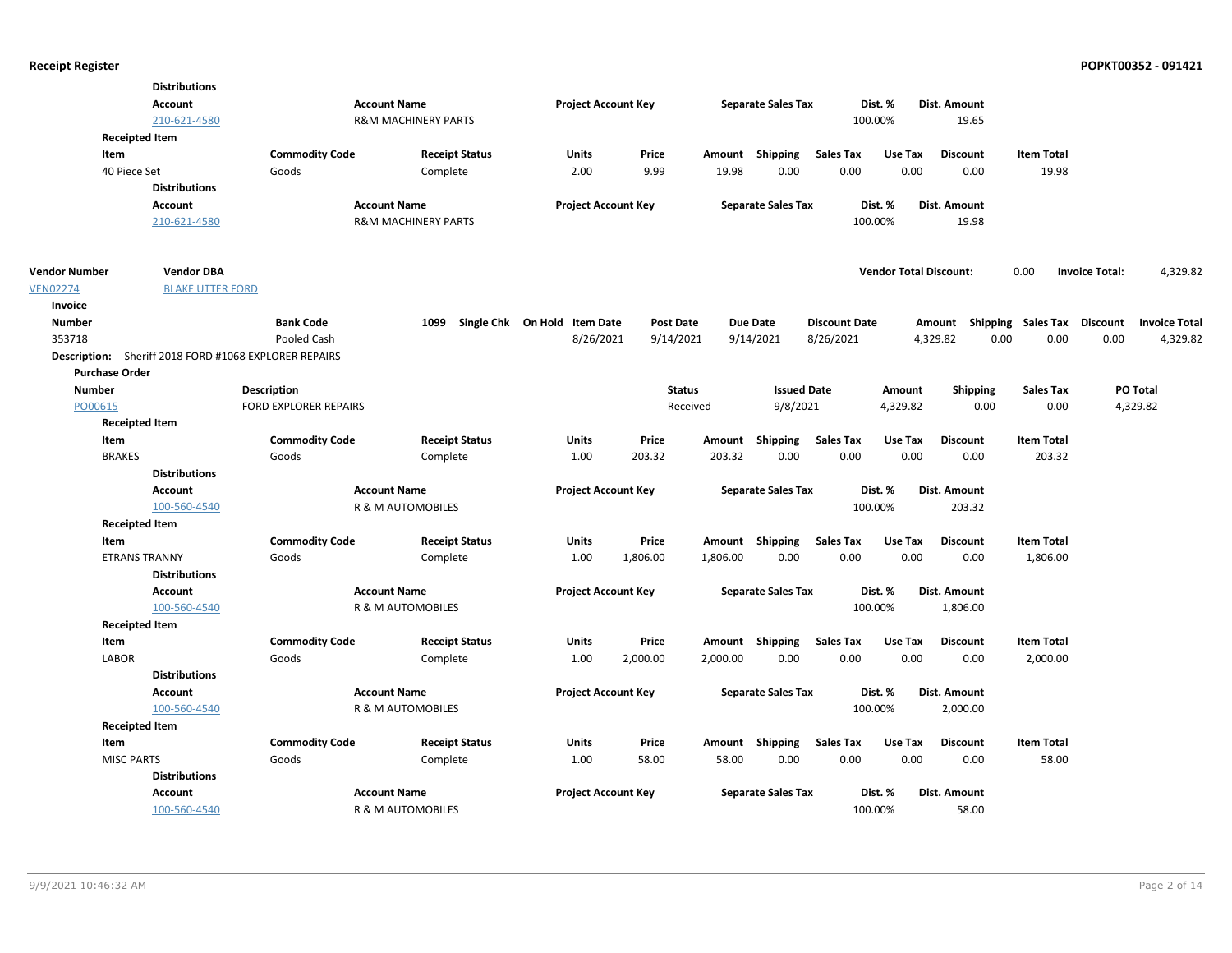|                       | <b>Receipted Item</b>                                      |                       |                              |                                   |                  |        |                           |                      |                               |                     |                                    |                       |                      |
|-----------------------|------------------------------------------------------------|-----------------------|------------------------------|-----------------------------------|------------------|--------|---------------------------|----------------------|-------------------------------|---------------------|------------------------------------|-----------------------|----------------------|
| Item                  |                                                            | <b>Commodity Code</b> | <b>Receipt Status</b>        | Units                             | Price            |        | Amount Shipping           | <b>Sales Tax</b>     | Use Tax                       | <b>Discount</b>     | <b>Item Total</b>                  |                       |                      |
| <b>TOWING</b>         |                                                            | Goods                 | Complete                     | 1.00                              | 137.50           | 137.50 | 0.00                      | 0.00                 | 0.00                          | 0.00                | 137.50                             |                       |                      |
|                       | <b>Distributions</b>                                       |                       |                              |                                   |                  |        |                           |                      |                               |                     |                                    |                       |                      |
|                       | <b>Account</b>                                             |                       | <b>Account Name</b>          | <b>Project Account Key</b>        |                  |        | <b>Separate Sales Tax</b> |                      | Dist. %                       | <b>Dist. Amount</b> |                                    |                       |                      |
|                       | 100-560-4540                                               |                       | R & M AUTOMOBILES            |                                   |                  |        |                           | 100.00%              |                               | 137.50              |                                    |                       |                      |
|                       | <b>Receipted Item</b>                                      |                       |                              |                                   |                  |        |                           |                      |                               |                     |                                    |                       |                      |
| Item                  |                                                            | <b>Commodity Code</b> | <b>Receipt Status</b>        | <b>Units</b>                      | Price            |        | Amount Shipping           | <b>Sales Tax</b>     | Use Tax                       | <b>Discount</b>     | <b>Item Total</b>                  |                       |                      |
|                       | UNIT #1068 DIAGNOSIS                                       | Goods                 | Complete                     | 1.00                              | 125.00           | 125.00 | 0.00                      | 0.00                 | 0.00                          | 0.00                | 125.00                             |                       |                      |
|                       | <b>Distributions</b>                                       |                       |                              |                                   |                  |        |                           |                      |                               |                     |                                    |                       |                      |
|                       | Account                                                    |                       | <b>Account Name</b>          | <b>Project Account Key</b>        |                  |        | <b>Separate Sales Tax</b> |                      | Dist. %                       | Dist. Amount        |                                    |                       |                      |
|                       | 100-560-4540                                               |                       | R & M AUTOMOBILES            |                                   |                  |        |                           | 100.00%              |                               | 125.00              |                                    |                       |                      |
| <b>Vendor Number</b>  | <b>Vendor DBA</b>                                          |                       |                              |                                   |                  |        |                           |                      | <b>Vendor Total Discount:</b> |                     | 0.00                               | <b>Invoice Total:</b> | 964.30               |
| 00610                 | <b>CIRCLE STAR QUICK LUBE</b>                              |                       |                              |                                   |                  |        |                           |                      |                               |                     |                                    |                       |                      |
| <b>Invoice</b>        |                                                            |                       |                              |                                   |                  |        |                           |                      |                               |                     |                                    |                       |                      |
| <b>Number</b>         |                                                            | <b>Bank Code</b>      | 1099                         | Single Chk On Hold Item Date      | <b>Post Date</b> |        | <b>Due Date</b>           | <b>Discount Date</b> |                               |                     | Amount Shipping Sales Tax Discount |                       | <b>Invoice Total</b> |
| 11-0191921            |                                                            | Pooled Cash           |                              | 9/3/2021                          | 9/14/2021        |        | 9/14/2021                 | 9/3/2021             |                               | 662.86              | 0.00<br>0.00                       | 0.00                  | 662.86               |
|                       | Description: Sheriff 2019 Ford #5206 repair                |                       |                              |                                   |                  |        |                           |                      |                               |                     |                                    |                       |                      |
| <b>Purchase Order</b> |                                                            |                       |                              |                                   |                  |        |                           |                      |                               |                     |                                    |                       |                      |
| <b>Number</b>         |                                                            | <b>Description</b>    |                              |                                   | <b>Status</b>    |        | <b>Issued Date</b>        |                      | Amount                        | <b>Shipping</b>     | <b>Sales Tax</b>                   |                       | PO Total             |
| PO00614               |                                                            | <b>TRUCK REPAIRS</b>  |                              |                                   | Received         |        | 9/8/2021                  |                      | 662.86                        | 0.00                | 0.00                               |                       | 662.86               |
|                       | <b>Receipted Item</b>                                      |                       |                              |                                   |                  |        |                           |                      |                               |                     |                                    |                       |                      |
| Item                  |                                                            | <b>Commodity Code</b> | <b>Receipt Status</b>        | Units                             | Price            | Amount | Shipping                  | <b>Sales Tax</b>     | Use Tax                       | <b>Discount</b>     | <b>Item Total</b>                  |                       |                      |
|                       | UNIT #5206 (BRAKES AND ROTOR Goods<br><b>Distributions</b> |                       | Complete                     | 1.00                              | 662.86           | 662.86 | 0.00                      | 0.00                 | 0.00                          | 0.00                | 662.86                             |                       |                      |
|                       | Account                                                    |                       | <b>Account Name</b>          | <b>Project Account Key</b>        |                  |        | <b>Separate Sales Tax</b> |                      | Dist. %                       | <b>Dist. Amount</b> |                                    |                       |                      |
|                       | 100-560-4540                                               |                       | R & M AUTOMOBILES            |                                   |                  |        |                           | 100.00%              |                               | 662.86              |                                    |                       |                      |
| Invoice               |                                                            |                       |                              |                                   |                  |        |                           |                      |                               |                     |                                    |                       |                      |
| <b>Number</b>         |                                                            | <b>Bank Code</b>      |                              | 1099 Single Chk On Hold Item Date | <b>Post Date</b> |        | <b>Due Date</b>           | <b>Discount Date</b> |                               |                     | Amount Shipping Sales Tax Discount |                       | <b>Invoice Total</b> |
| 11-0191975            |                                                            | Pooled Cash           |                              | 9/7/2021                          | 9/14/2021        |        | 9/14/2021                 | 9/7/2021             |                               | 301.44              | 0.00<br>0.00                       | 0.00                  | 301.44               |
|                       | Description: Sheriff 2018 Ford #4599 repairs               |                       |                              |                                   |                  |        |                           |                      |                               |                     |                                    |                       |                      |
| <b>Purchase Order</b> |                                                            |                       |                              |                                   |                  |        |                           |                      |                               |                     |                                    |                       |                      |
| <b>Number</b>         |                                                            | <b>Description</b>    |                              |                                   | <b>Status</b>    |        | <b>Issued Date</b>        |                      | Amount                        | <b>Shipping</b>     | <b>Sales Tax</b>                   |                       | PO Total             |
| PO00613               |                                                            | <b>TRUCK REPAIRS</b>  |                              |                                   | Received         |        | 9/8/2021                  |                      | 301.44                        | 0.00                | 0.00                               |                       | 301.44               |
|                       | <b>Receipted Item</b>                                      |                       |                              |                                   |                  |        |                           |                      |                               |                     |                                    |                       |                      |
| Item                  |                                                            | <b>Commodity Code</b> | <b>Receipt Status</b>        | <b>Units</b>                      | Price            |        | Amount Shipping           | <b>Sales Tax</b>     | Use Tax                       | <b>Discount</b>     | <b>Item Total</b>                  |                       |                      |
|                       | UNIT #4599 REPAIR                                          | Goods                 | Complete                     | 1.00                              | 301.44           | 301.44 | 0.00                      | 0.00                 | 0.00                          | 0.00                | 301.44                             |                       |                      |
|                       | <b>Distributions</b>                                       |                       |                              |                                   |                  |        |                           |                      |                               |                     |                                    |                       |                      |
|                       | <b>Account</b>                                             |                       | <b>Account Name</b>          | <b>Project Account Key</b>        |                  |        | <b>Separate Sales Tax</b> |                      | Dist. %                       | Dist. Amount        |                                    |                       |                      |
|                       | 100-560-4540                                               |                       | <b>R &amp; M AUTOMOBILES</b> |                                   |                  |        |                           | 100.00%              |                               | 301.44              |                                    |                       |                      |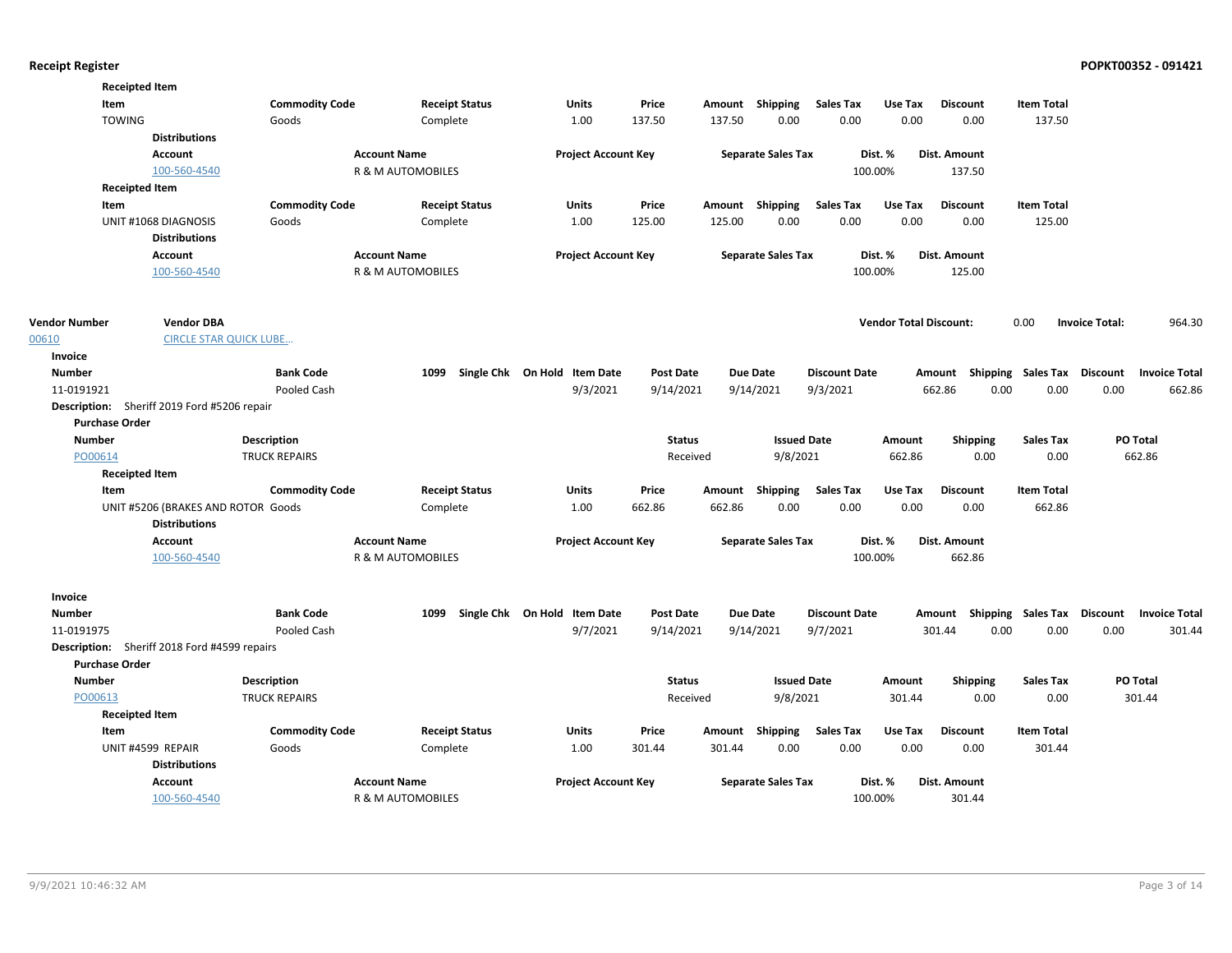|  | <b>Receipt Register</b> |
|--|-------------------------|
|--|-------------------------|

| <b>Vendor Number</b>       | <b>Vendor DBA</b>                                  |                                       |                         |                                   |                            |                  |          |                           |                      | <b>Vendor Total Discount:</b> |                                    | 0.00              | <b>Invoice Total:</b> | 512.96               |
|----------------------------|----------------------------------------------------|---------------------------------------|-------------------------|-----------------------------------|----------------------------|------------------|----------|---------------------------|----------------------|-------------------------------|------------------------------------|-------------------|-----------------------|----------------------|
| 00696                      | <b>DELL MARKETING L.P.</b>                         |                                       |                         |                                   |                            |                  |          |                           |                      |                               |                                    |                   |                       |                      |
| Invoice                    |                                                    |                                       |                         |                                   |                            |                  |          |                           |                      |                               |                                    |                   |                       |                      |
| <b>Number</b>              |                                                    | <b>Bank Code</b>                      |                         | 1099 Single Chk On Hold Item Date |                            | <b>Post Date</b> |          | Due Date                  | <b>Discount Date</b> |                               | Amount Shipping Sales Tax Discount |                   |                       | <b>Invoice Total</b> |
| 10515764456                |                                                    | Pooled Cash                           |                         |                                   | 8/30/2021                  | 9/14/2021        |          | 9/14/2021                 | 8/30/2021            |                               | 0.00<br>512.96                     | 0.00              | 0.00                  | 512.96               |
|                            | <b>Description:</b> DISTRICT CLERK OFFICE SUPPLIES |                                       |                         |                                   |                            |                  |          |                           |                      |                               |                                    |                   |                       |                      |
| <b>Purchase Order</b>      |                                                    |                                       |                         |                                   |                            |                  |          |                           |                      |                               |                                    |                   |                       |                      |
| <b>Number</b>              |                                                    | <b>Description</b>                    |                         |                                   |                            | <b>Status</b>    |          | <b>Issued Date</b>        |                      | Amount                        | <b>Shipping</b>                    | Sales Tax         |                       | PO Total             |
| PO00589                    |                                                    | <b>DISTRICT CLERK OFFICE SUPPLIES</b> |                         |                                   |                            | Received         |          | 8/26/2021                 |                      | 512.96                        | 0.00                               | 0.00              |                       | 512.96               |
|                            | <b>Receipted Item</b>                              |                                       |                         |                                   |                            |                  |          |                           |                      |                               |                                    |                   |                       |                      |
| Item                       |                                                    | <b>Commodity Code</b>                 |                         | <b>Receipt Status</b>             | Units                      | Price            |          | Amount Shipping           | <b>Sales Tax</b>     | Use Tax                       | <b>Discount</b>                    | <b>Item Total</b> |                       |                      |
|                            | 2360 dn Toner                                      | Goods                                 |                         | Complete                          | 1.00                       | 161.49           | 161.49   | 0.00                      | 0.00                 | 0.00                          | 0.00                               | 161.49            |                       |                      |
|                            | <b>Distributions</b>                               |                                       |                         |                                   |                            |                  |          |                           |                      |                               |                                    |                   |                       |                      |
|                            | Account                                            |                                       | <b>Account Name</b>     |                                   | <b>Project Account Key</b> |                  |          | <b>Separate Sales Tax</b> |                      | Dist. %                       | Dist. Amount                       |                   |                       |                      |
|                            | 100-450-3100                                       |                                       | <b>OFFICE SUPPLIES</b>  |                                   |                            |                  |          |                           | 100.00%              |                               | 161.49                             |                   |                       |                      |
|                            | <b>Receipted Item</b>                              |                                       |                         |                                   |                            |                  |          |                           |                      |                               |                                    |                   |                       |                      |
| Item                       |                                                    | <b>Commodity Code</b>                 |                         | <b>Receipt Status</b>             | Units                      | Price            |          | Amount Shipping           | Sales Tax            | Use Tax                       | <b>Discount</b>                    | <b>Item Total</b> |                       |                      |
|                            | 3460 dn Toner                                      | Goods                                 |                         | Complete                          | 1.00                       | 161.49           | 161.49   | 0.00                      | 0.00                 | 0.00                          | 0.00                               | 161.49            |                       |                      |
|                            | <b>Distributions</b>                               |                                       |                         |                                   |                            |                  |          |                           |                      |                               |                                    |                   |                       |                      |
|                            | <b>Account</b>                                     |                                       | <b>Account Name</b>     |                                   | <b>Project Account Key</b> |                  |          | <b>Separate Sales Tax</b> |                      | Dist. %                       | Dist. Amount                       |                   |                       |                      |
|                            | 100-450-3100                                       |                                       | <b>OFFICE SUPPLIES</b>  |                                   |                            |                  |          |                           | 100.00%              |                               | 161.49                             |                   |                       |                      |
|                            | <b>Receipted Item</b>                              |                                       |                         |                                   |                            |                  |          |                           |                      |                               |                                    |                   |                       |                      |
| Item                       |                                                    | <b>Commodity Code</b>                 |                         | <b>Receipt Status</b>             | Units                      | Price            |          | Amount Shipping           | <b>Sales Tax</b>     | Use Tax                       | <b>Discount</b>                    | <b>Item Total</b> |                       |                      |
|                            | 5460 dn Toner                                      | Goods                                 |                         | Complete                          | 2.00                       | 94.99            | 189.98   | 0.00                      | 0.00                 | 0.00                          | 0.00                               | 189.98            |                       |                      |
|                            | <b>Distributions</b>                               |                                       |                         |                                   |                            |                  |          |                           |                      |                               |                                    |                   |                       |                      |
|                            | Account                                            |                                       | <b>Account Name</b>     |                                   | <b>Project Account Key</b> |                  |          | <b>Separate Sales Tax</b> |                      | Dist. %                       | <b>Dist. Amount</b>                |                   |                       |                      |
|                            | 100-450-3100                                       |                                       | <b>OFFICE SUPPLIES</b>  |                                   |                            |                  |          |                           | 100.00%              |                               | 189.98                             |                   |                       |                      |
|                            |                                                    |                                       |                         |                                   |                            |                  |          |                           |                      |                               |                                    |                   |                       |                      |
| <b>Vendor Number</b>       | <b>Vendor DBA</b>                                  |                                       |                         |                                   |                            |                  |          |                           |                      | <b>Vendor Total Discount:</b> |                                    | 0.00              | <b>Invoice Total:</b> | 1,600.00             |
| <b>VEN02672</b>            | <b>EZ Flow Gutters</b>                             |                                       |                         |                                   |                            |                  |          |                           |                      |                               |                                    |                   |                       |                      |
| Invoice                    |                                                    |                                       |                         |                                   |                            |                  |          |                           |                      |                               |                                    |                   |                       |                      |
| Number                     |                                                    | <b>Bank Code</b>                      | 1099                    | Single Chk On Hold Item Date      |                            | <b>Post Date</b> |          | Due Date                  | <b>Discount Date</b> |                               | Amount Shipping Sales Tax Discount |                   |                       | <b>Invoice Total</b> |
| 633                        |                                                    | Pooled Cash                           | Y                       |                                   | 9/1/2021                   | 9/14/2021        |          | 9/14/2021                 | 9/1/2021             |                               | 1,600.00<br>0.00                   | 0.00              | 0.00                  | 1,600.00             |
| Description: PCT 3 Gutters |                                                    |                                       |                         |                                   |                            |                  |          |                           |                      |                               |                                    |                   |                       |                      |
| <b>Purchase Order</b>      |                                                    |                                       |                         |                                   |                            |                  |          |                           |                      |                               |                                    |                   |                       |                      |
| <b>Number</b>              |                                                    | <b>Description</b>                    |                         |                                   |                            | <b>Status</b>    |          | <b>Issued Date</b>        |                      | Amount                        | <b>Shipping</b>                    | <b>Sales Tax</b>  |                       | PO Total             |
| PO00544                    |                                                    | PCT 3 Gutters                         |                         |                                   |                            | Received         |          | 7/28/2021                 |                      | 1,600.00                      | 0.00                               | 0.00              |                       | 1,600.00             |
|                            | <b>Receipted Item</b>                              |                                       |                         |                                   |                            |                  |          |                           |                      |                               |                                    |                   |                       |                      |
| Item                       |                                                    | <b>Commodity Code</b>                 |                         | <b>Receipt Status</b>             | Units                      | Price            |          | Amount Shipping           | Sales Tax            | Use Tax                       | <b>Discount</b>                    | <b>Item Total</b> |                       |                      |
|                            | Gutter and Downspouts for east s Goods             |                                       | Complete                |                                   | 1.00                       | 1,600.00         | 1,600.00 | 0.00                      | 0.00                 | 0.00                          | 0.00                               | 1,600.00          |                       |                      |
|                            | <b>Distributions</b>                               |                                       |                         |                                   |                            |                  |          |                           |                      |                               |                                    |                   |                       |                      |
|                            | Account                                            |                                       | <b>Account Name</b>     |                                   | <b>Project Account Key</b> |                  |          | <b>Separate Sales Tax</b> |                      | Dist. %                       | Dist. Amount                       |                   |                       |                      |
|                            | 230-623-4500                                       |                                       | <b>R&amp;M BUILDING</b> |                                   |                            |                  |          |                           | 100.00%              |                               | 1,600.00                           |                   |                       |                      |

**Receipt Register POPKT00352 - 091421**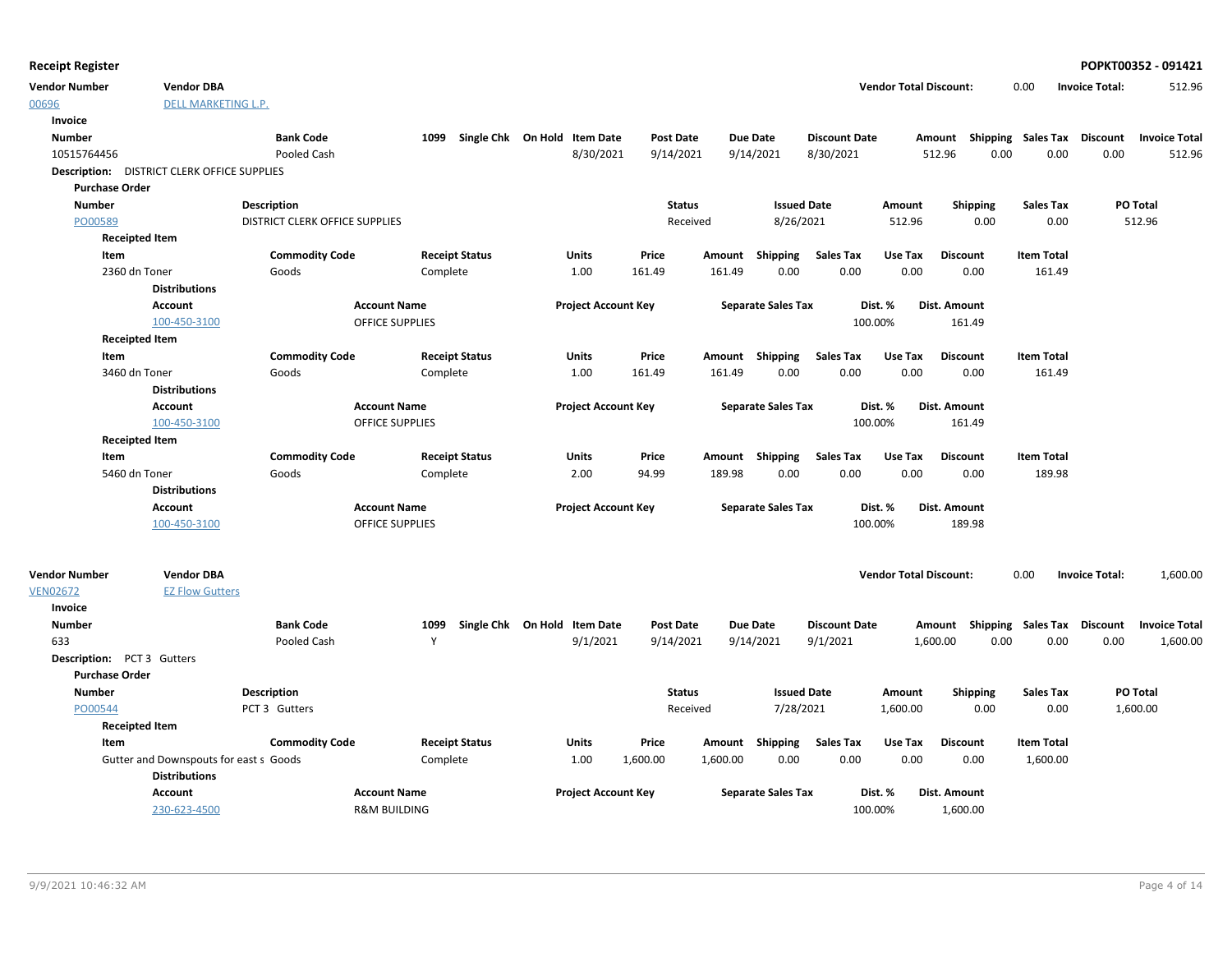| <b>Vendor Number</b>            | <b>Vendor DBA</b>           |                       |                         |                              |                            |                  |          |                           |                      | <b>Vendor Total Discount:</b> |                                    | 0.00                        | <b>Invoice Total:</b> | 1,401.84             |
|---------------------------------|-----------------------------|-----------------------|-------------------------|------------------------------|----------------------------|------------------|----------|---------------------------|----------------------|-------------------------------|------------------------------------|-----------------------------|-----------------------|----------------------|
| 00692                           | <b>GRAHAM TRUCK TIRE CE</b> |                       |                         |                              |                            |                  |          |                           |                      |                               |                                    |                             |                       |                      |
| Invoice                         |                             |                       |                         |                              |                            |                  |          |                           |                      |                               |                                    |                             |                       |                      |
| <b>Number</b>                   |                             | <b>Bank Code</b>      | 1099                    | Single Chk On Hold Item Date |                            | <b>Post Date</b> |          | <b>Due Date</b>           | <b>Discount Date</b> |                               | Amount Shipping Sales Tax Discount |                             |                       | <b>Invoice Total</b> |
| 2046369                         |                             | Pooled Cash           |                         |                              | 8/23/2021                  | 9/14/2021        |          | 9/14/2021                 | 8/23/2021            |                               | 0.00<br>1,401.84                   | 0.00                        | 0.00                  | 1,401.84             |
| <b>Description:</b> PCT 3 TIRES |                             |                       |                         |                              |                            |                  |          |                           |                      |                               |                                    |                             |                       |                      |
| <b>Purchase Order</b>           |                             |                       |                         |                              |                            |                  |          |                           |                      |                               |                                    |                             |                       |                      |
| <b>Number</b>                   |                             | <b>Description</b>    |                         |                              |                            | <b>Status</b>    |          | <b>Issued Date</b>        |                      | Amount                        | <b>Shipping</b>                    | <b>Sales Tax</b>            |                       | PO Total             |
| PO00607                         |                             | PCT 3 TIRES           |                         |                              |                            | Received         |          | 9/8/2021                  |                      | 1,401.84                      | 0.00                               | 0.00                        |                       | 1,401.84             |
| <b>Receipted Item</b>           |                             |                       |                         |                              |                            |                  |          |                           |                      |                               |                                    |                             |                       |                      |
| Item                            |                             | <b>Commodity Code</b> |                         | <b>Receipt Status</b>        | Units                      | Price            | Amount   | Shipping                  | <b>Sales Tax</b>     | Use Tax                       | <b>Discount</b>                    | <b>Item Total</b>           |                       |                      |
|                                 | 315/80 R 22.5 BF6 TIRES     | Goods                 | Complete                |                              | 2.00                       | 625.92           | 1,251.84 | 0.00                      | 0.00                 | 0.00                          | 0.00                               | 1,251.84                    |                       |                      |
|                                 | <b>Distributions</b>        |                       |                         |                              |                            |                  |          |                           |                      |                               |                                    |                             |                       |                      |
|                                 | <b>Account</b>              |                       | <b>Account Name</b>     |                              | <b>Project Account Key</b> |                  |          | <b>Separate Sales Tax</b> |                      | Dist. %                       | Dist. Amount                       |                             |                       |                      |
|                                 | 230-623-4590                |                       | R&M MACH. TIRES & TUBES |                              |                            |                  |          |                           | 100.00%              |                               | 1,251.84                           |                             |                       |                      |
| <b>Receipted Item</b>           |                             |                       |                         |                              |                            |                  |          |                           |                      |                               |                                    |                             |                       |                      |
| Item                            |                             | <b>Commodity Code</b> |                         | <b>Receipt Status</b>        | <b>Units</b>               | Price            |          | Amount Shipping           | <b>Sales Tax</b>     | Use Tax                       | <b>Discount</b>                    | <b>Item Total</b>           |                       |                      |
|                                 | MOUNTING AND BALANCING      | Goods                 | Complete                |                              | 1.00                       | 150.00           | 150.00   | 0.00                      | 0.00                 | 0.00                          | 0.00                               | 150.00                      |                       |                      |
|                                 | <b>Distributions</b>        |                       |                         |                              |                            |                  |          |                           |                      |                               |                                    |                             |                       |                      |
|                                 | <b>Account</b>              |                       | <b>Account Name</b>     |                              | <b>Project Account Key</b> |                  |          | <b>Separate Sales Tax</b> |                      | Dist. %                       | Dist. Amount                       |                             |                       |                      |
|                                 | 230-623-4590                |                       | R&M MACH. TIRES & TUBES |                              |                            |                  |          |                           | 100.00%              |                               | 150.00                             |                             |                       |                      |
|                                 |                             |                       |                         |                              |                            |                  |          |                           |                      |                               |                                    |                             |                       |                      |
| <b>Vendor Number</b>            | <b>Vendor DBA</b>           |                       |                         |                              |                            |                  |          |                           |                      | <b>Vendor Total Discount:</b> |                                    | 0.00                        | <b>Invoice Total:</b> | 878.49               |
| 00378                           | <b>JPMORGAN CHASE BANK </b> |                       |                         |                              |                            |                  |          |                           |                      |                               |                                    |                             |                       |                      |
| Invoice                         |                             |                       |                         |                              |                            |                  |          |                           |                      |                               |                                    |                             |                       |                      |
| <b>Number</b>                   |                             | <b>Bank Code</b>      | 1099                    | Single Chk On Hold Item Date |                            | <b>Post Date</b> |          | <b>Due Date</b>           | <b>Discount Date</b> |                               | Amount Shipping Sales Tax Discount |                             |                       | <b>Invoice Total</b> |
| INV0003022                      |                             | Pooled Cash           |                         |                              | 8/17/2021                  | 9/14/2021        |          | 9/14/2021                 | 8/17/2021            |                               | 319.80<br>0.00                     | 0.00                        | 0.00                  | 319.80               |
| Description: Docusign           |                             |                       |                         |                              |                            |                  |          |                           |                      |                               |                                    |                             |                       |                      |
| <b>Purchase Order</b>           |                             |                       |                         |                              |                            |                  |          |                           |                      |                               |                                    |                             |                       |                      |
| <b>Number</b>                   |                             | <b>Description</b>    |                         |                              |                            | <b>Status</b>    |          | <b>Issued Date</b>        |                      | Amount                        | <b>Shipping</b>                    | <b>Sales Tax</b>            |                       | PO Total             |
| PO00570                         |                             | Docusign              |                         |                              |                            | Received         |          | 8/17/2021                 |                      | 319.80                        | 0.00                               | 0.00                        |                       | 319.80               |
| <b>Receipted Item</b>           |                             |                       |                         |                              |                            |                  |          |                           |                      |                               |                                    |                             |                       |                      |
| Item                            |                             | <b>Commodity Code</b> |                         | <b>Receipt Status</b>        | Units                      | Price            |          | Amount Shipping           | <b>Sales Tax</b>     | Use Tax                       | <b>Discount</b>                    | <b>Item Total</b>           |                       |                      |
|                                 | One year Docusign           | Goods                 | Complete                |                              | 1.00                       | 319.80           | 319.80   | 0.00                      | 0.00                 | 0.00                          | 0.00                               | 319.80                      |                       |                      |
|                                 | <b>Distributions</b>        |                       |                         |                              |                            |                  |          |                           |                      |                               |                                    |                             |                       |                      |
|                                 | <b>Account</b>              |                       | <b>Account Name</b>     |                              | <b>Project Account Key</b> |                  |          | <b>Separate Sales Tax</b> |                      | Dist. %                       | <b>Dist. Amount</b>                |                             |                       |                      |
|                                 | 100-496-3100                |                       | <b>OFFICE SUPPLIES</b>  |                              |                            |                  |          |                           | 100.00%              |                               | 319.80                             |                             |                       |                      |
| Invoice                         |                             |                       |                         |                              |                            |                  |          |                           |                      |                               |                                    |                             |                       |                      |
| <b>Number</b>                   |                             | <b>Bank Code</b>      | 1099                    | Single Chk On Hold Item Date |                            | <b>Post Date</b> |          | <b>Due Date</b>           | <b>Discount Date</b> |                               | Amount                             | Shipping Sales Tax Discount |                       | <b>Invoice Total</b> |
| INV0003023                      |                             | Pooled Cash           |                         |                              | 8/4/2021                   | 9/14/2021        |          | 9/14/2021                 | 8/4/2021             |                               | 186.00<br>0.00                     | 0.00                        | 0.00                  | 186.00               |

Description: Texas Family Code 2021-2022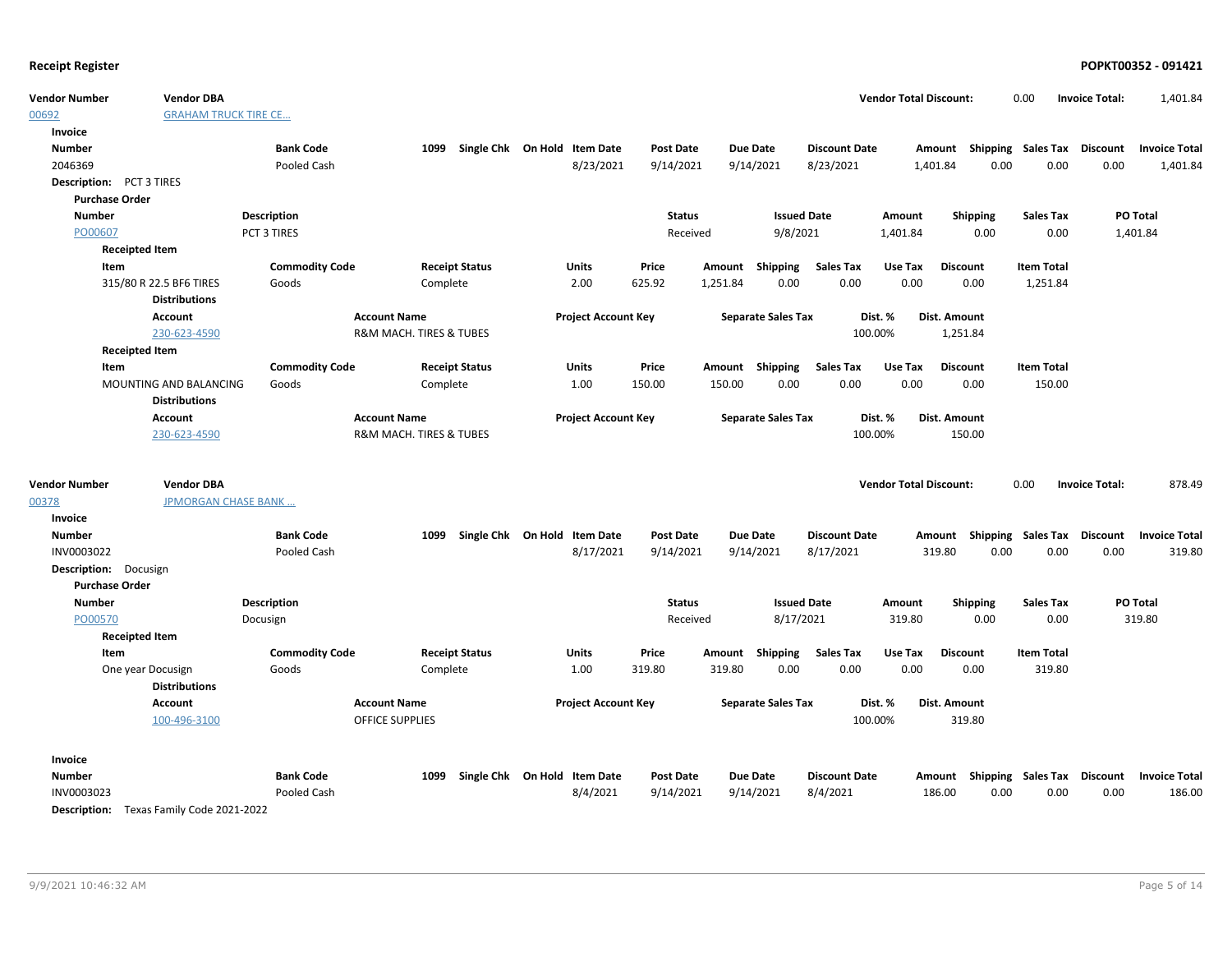| <b>Purchase Order</b>             |                       |                             |                            |                                   |                  |        |                           |                      |                               |                                                  |                    |                       |                      |
|-----------------------------------|-----------------------|-----------------------------|----------------------------|-----------------------------------|------------------|--------|---------------------------|----------------------|-------------------------------|--------------------------------------------------|--------------------|-----------------------|----------------------|
| <b>Number</b>                     |                       | <b>Description</b>          |                            |                                   | <b>Status</b>    |        | <b>Issued Date</b>        |                      | Amount                        | <b>Shipping</b>                                  | <b>Sales Tax</b>   | PO Total              |                      |
| PO00555                           |                       | Texas Family Code 2021-2022 |                            |                                   | Received         |        | 8/4/2021                  |                      | 186.00                        | 0.00                                             | 0.00               | 186.00                |                      |
|                                   | <b>Receipted Item</b> |                             |                            |                                   |                  |        |                           |                      |                               |                                                  |                    |                       |                      |
| Item                              |                       | <b>Commodity Code</b>       | <b>Receipt Status</b>      | Units                             | Price            |        | Amount Shipping           | Sales Tax            | Use Tax                       | <b>Discount</b>                                  | <b>Item Total</b>  |                       |                      |
| office supplies                   |                       | Goods                       | Complete                   | 1.00                              | 186.00           | 186.00 | 0.00                      | 0.00                 | 0.00                          | 0.00                                             | 186.00             |                       |                      |
|                                   | <b>Distributions</b>  |                             |                            |                                   |                  |        |                           |                      |                               |                                                  |                    |                       |                      |
|                                   | Account               |                             | <b>Account Name</b>        | <b>Project Account Key</b>        |                  |        | <b>Separate Sales Tax</b> |                      | Dist. %                       | Dist. Amount                                     |                    |                       |                      |
|                                   | 100-435-3100          |                             | <b>OFFICE SUPPLIES</b>     |                                   |                  |        |                           |                      | 100.00%                       | 186.00                                           |                    |                       |                      |
| Invoice                           |                       |                             |                            |                                   |                  |        |                           |                      |                               |                                                  |                    |                       |                      |
| Number                            |                       | <b>Bank Code</b>            |                            | 1099 Single Chk On Hold Item Date | <b>Post Date</b> |        | Due Date                  | <b>Discount Date</b> |                               | Amount Shipping Sales Tax Discount Invoice Total |                    |                       |                      |
| INV0003024                        |                       | Pooled Cash                 |                            | 8/11/2021                         | 9/14/2021        |        | 9/14/2021                 | 8/11/2021            |                               | 120.00<br>22.19                                  | 0.00               | 0.00                  | 142.19               |
| <b>Description:</b> Scanner Parts |                       |                             |                            |                                   |                  |        |                           |                      |                               |                                                  |                    |                       |                      |
| <b>Purchase Order</b>             |                       |                             |                            |                                   |                  |        |                           |                      |                               |                                                  |                    |                       |                      |
| <b>Number</b>                     |                       | <b>Description</b>          |                            |                                   | <b>Status</b>    |        | <b>Issued Date</b>        |                      | Amount                        | Shipping                                         | <b>Sales Tax</b>   | PO Total              |                      |
| PO00564                           |                       | <b>Scanner Parts</b>        |                            |                                   | Received         |        | 8/11/2021                 |                      | 120.00                        | 22.19                                            | 0.00               | 142.19                |                      |
|                                   | <b>Receipted Item</b> |                             |                            |                                   |                  |        |                           |                      |                               |                                                  |                    |                       |                      |
| Item                              |                       | <b>Commodity Code</b>       | <b>Receipt Status</b>      | <b>Units</b>                      | Price            | Amount | Shipping                  | <b>Sales Tax</b>     | Use Tax                       | <b>Discount</b>                                  | <b>Item Total</b>  |                       |                      |
| <b>Roller Parts</b>               |                       | Goods                       | Complete                   | 3.00                              | 40.00            | 120.00 | 22.19                     | 0.00                 | 0.00                          | 0.00                                             | 142.19             |                       |                      |
|                                   | <b>Distributions</b>  |                             |                            |                                   |                  |        |                           |                      |                               |                                                  |                    |                       |                      |
|                                   | Account               |                             | <b>Account Name</b>        | <b>Project Account Key</b>        |                  |        | <b>Separate Sales Tax</b> |                      | Dist. %                       | Dist. Amount                                     |                    |                       |                      |
|                                   | 100-503-5720          |                             | <b>OFFICE EQUIPMENT</b>    |                                   |                  |        |                           |                      | 100.00%                       | 142.19                                           |                    |                       |                      |
| Invoice                           |                       |                             |                            |                                   |                  |        |                           |                      |                               |                                                  |                    |                       |                      |
| <b>Number</b>                     |                       | <b>Bank Code</b>            | 1099                       | Single Chk On Hold Item Date      | <b>Post Date</b> |        | Due Date                  | <b>Discount Date</b> |                               | Amount                                           | Shipping Sales Tax | <b>Discount</b>       | <b>Invoice Total</b> |
| INV0003025                        |                       | Pooled Cash                 |                            | 8/11/2021                         | 9/14/2021        |        | 9/14/2021                 | 8/11/2021            |                               | 150.00<br>80.50                                  | 0.00               | 0.00                  | 230.50               |
| <b>Description:</b> Pct 4 Wire    |                       |                             |                            |                                   |                  |        |                           |                      |                               |                                                  |                    |                       |                      |
| <b>Purchase Order</b>             |                       |                             |                            |                                   |                  |        |                           |                      |                               |                                                  |                    |                       |                      |
| <b>Number</b>                     |                       | <b>Description</b>          |                            |                                   | <b>Status</b>    |        | <b>Issued Date</b>        |                      | Amount                        | Shipping                                         | <b>Sales Tax</b>   | PO Total              |                      |
| PO00565                           |                       | Wire                        |                            |                                   | Received         |        | 8/11/2021                 |                      | 80.50                         | 150.00                                           | 0.00               | 230.50                |                      |
|                                   | <b>Receipted Item</b> |                             |                            |                                   |                  |        |                           |                      |                               |                                                  |                    |                       |                      |
| Item                              |                       | <b>Commodity Code</b>       | <b>Receipt Status</b>      | <b>Units</b>                      | Price            | Amount | Shipping                  | <b>Sales Tax</b>     | Use Tax                       | <b>Discount</b>                                  | <b>Item Total</b>  |                       |                      |
| <b>Baler Wire</b>                 |                       | Goods                       | Complete                   | 2.00                              | 40.25            | 80.50  | 150.00                    | 0.00                 | 0.00                          | 0.00                                             | 230.50             |                       |                      |
|                                   | <b>Distributions</b>  |                             |                            |                                   |                  |        |                           |                      |                               |                                                  |                    |                       |                      |
|                                   | Account               |                             | <b>Account Name</b>        | <b>Project Account Key</b>        |                  |        | <b>Separate Sales Tax</b> |                      | Dist. %                       | Dist. Amount                                     |                    |                       |                      |
|                                   | 240-624-3430          |                             | R&B MAT. HARDWARE & LUMBER |                                   |                  |        |                           |                      | 100.00%                       | 230.50                                           |                    |                       |                      |
|                                   |                       |                             |                            |                                   |                  |        |                           |                      |                               |                                                  |                    |                       |                      |
| <b>Vendor Number</b>              | <b>Vendor DBA</b>     |                             |                            |                                   |                  |        |                           |                      | <b>Vendor Total Discount:</b> |                                                  | 0.00               | <b>Invoice Total:</b> | 2,849.00             |

VEN02734

MOMAR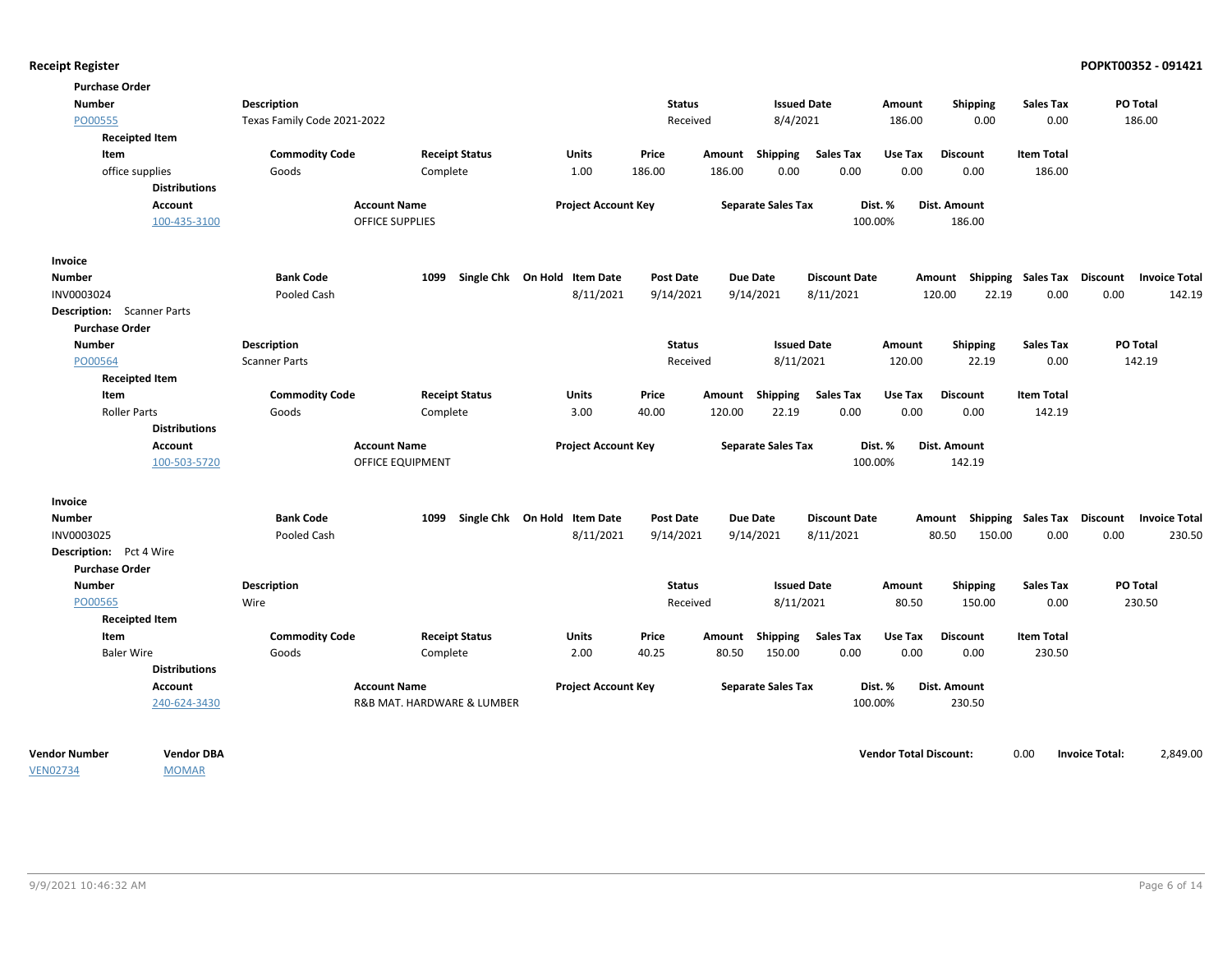| Invoice                             |                            |                        |                         |                              |                            |                  |          |                           |                      |                               |                           |                           |                       |                      |
|-------------------------------------|----------------------------|------------------------|-------------------------|------------------------------|----------------------------|------------------|----------|---------------------------|----------------------|-------------------------------|---------------------------|---------------------------|-----------------------|----------------------|
| <b>Number</b>                       |                            | <b>Bank Code</b>       | 1099                    | Single Chk On Hold Item Date |                            | <b>Post Date</b> |          | Due Date                  | <b>Discount Date</b> | Amount                        |                           | <b>Shipping Sales Tax</b> | Discount              | <b>Invoice Total</b> |
| PSI412243                           |                            | Pooled Cash            |                         |                              | 8/25/2021                  | 9/14/2021        |          | 9/14/2021                 | 8/25/2021            | 2,849.00                      | 0.00                      | 0.00                      | 0.00                  | 2,849.00             |
| Description: PCT 2 Resinator        |                            |                        |                         |                              |                            |                  |          |                           |                      |                               |                           |                           |                       |                      |
| <b>Purchase Order</b>               |                            |                        |                         |                              |                            |                  |          |                           |                      |                               |                           |                           |                       |                      |
| <b>Number</b>                       |                            | <b>Description</b>     |                         |                              |                            | <b>Status</b>    |          | <b>Issued Date</b>        |                      | Amount                        | <b>Shipping</b>           | <b>Sales Tax</b>          |                       | PO Total             |
| PO00580                             |                            | PCT 2 Resinator        |                         |                              |                            | Received         |          | 8/23/2021                 |                      | 2,849.00                      | 0.00                      | 0.00                      |                       | 2,849.00             |
|                                     | <b>Receipted Item</b>      |                        |                         |                              |                            |                  |          |                           |                      |                               |                           |                           |                       |                      |
| Item                                |                            | <b>Commodity Code</b>  |                         | <b>Receipt Status</b>        | Units                      | Price            | Amount   | Shipping                  | <b>Sales Tax</b>     | Use Tax                       | <b>Discount</b>           | <b>Item Total</b>         |                       |                      |
|                                     | 275 Gallon Tote Resinator  | Goods                  | Complete                |                              | 1.00                       | 2,849.00         | 2,849.00 | 0.00                      | 0.00                 | 0.00                          | 0.00                      | 2,849.00                  |                       |                      |
|                                     | <b>Distributions</b>       |                        |                         |                              |                            |                  |          |                           |                      |                               |                           |                           |                       |                      |
|                                     | Account                    |                        | <b>Account Name</b>     |                              | <b>Project Account Key</b> |                  |          | <b>Separate Sales Tax</b> |                      | Dist. %                       | Dist. Amount              |                           |                       |                      |
|                                     | 220-622-3440               |                        | R&B MAT. ASPHALT/RD OIL |                              |                            |                  |          |                           | 100.00%              |                               | 2,849.00                  |                           |                       |                      |
|                                     |                            |                        |                         |                              |                            |                  |          |                           |                      |                               |                           |                           |                       |                      |
| <b>Vendor Number</b>                | <b>Vendor DBA</b>          |                        |                         |                              |                            |                  |          |                           |                      | <b>Vendor Total Discount:</b> |                           | 0.00                      | <b>Invoice Total:</b> | 988.98               |
| 00216                               | <b>OFFICE DEPOT</b>        |                        |                         |                              |                            |                  |          |                           |                      |                               |                           |                           |                       |                      |
| Invoice                             |                            |                        |                         |                              |                            |                  |          |                           |                      |                               |                           |                           |                       |                      |
| <b>Number</b>                       |                            | <b>Bank Code</b>       | 1099                    | Single Chk On Hold Item Date |                            | <b>Post Date</b> |          | Due Date                  | <b>Discount Date</b> | Amount                        |                           | Shipping Sales Tax        | <b>Discount</b>       | <b>Invoice Total</b> |
| 191562748001                        |                            | Pooled Cash            |                         |                              | 8/31/2021                  | 9/14/2021        |          | 9/14/2021                 | 8/31/2021            | 129.93                        | 0.00                      | 0.00                      | 0.00                  | 129.93               |
| <b>Description: OFFICE SUPPLIES</b> |                            |                        |                         |                              |                            |                  |          |                           |                      |                               |                           |                           |                       |                      |
| <b>Purchase Order</b>               |                            |                        |                         |                              |                            |                  |          |                           |                      |                               |                           |                           |                       |                      |
| <b>Number</b>                       |                            | <b>Description</b>     |                         |                              |                            | <b>Status</b>    |          | <b>Issued Date</b>        |                      | Amount                        | <b>Shipping</b>           | <b>Sales Tax</b>          |                       | PO Total             |
| PO00594                             |                            | <b>OFFICE SUPPLIES</b> |                         |                              |                            | Received         |          | 8/30/2021                 |                      | 129.93                        | 0.00                      | 0.00                      |                       | 129.93               |
|                                     | <b>Receipted Item</b>      |                        |                         |                              |                            |                  |          |                           |                      |                               |                           |                           |                       |                      |
| Item                                |                            | <b>Commodity Code</b>  |                         | <b>Receipt Status</b>        | Units                      | Price            | Amount   | Shipping                  | <b>Sales Tax</b>     | Use Tax                       | <b>Discount</b>           | <b>Item Total</b>         |                       |                      |
|                                     | <b>58A TONER CARTRIDGE</b> | Goods                  | Complete                |                              | 1.00                       | 105.99           | 105.99   | 0.00                      | 0.00                 | 0.00                          | 0.00                      | 105.99                    |                       |                      |
|                                     | <b>Distributions</b>       |                        |                         |                              |                            |                  |          |                           |                      |                               |                           |                           |                       |                      |
|                                     | <b>Account</b>             |                        | <b>Account Name</b>     |                              | <b>Project Account Key</b> |                  |          | <b>Separate Sales Tax</b> |                      | Dist. %                       | Dist. Amount              |                           |                       |                      |
|                                     | 100-590-3100               |                        | OFFICE SUPPLIES         |                              |                            |                  |          |                           | 100.00%              |                               | 105.99                    |                           |                       |                      |
|                                     | <b>Receipted Item</b>      |                        |                         |                              |                            |                  |          |                           |                      |                               |                           |                           |                       |                      |
| Item                                |                            | <b>Commodity Code</b>  |                         | <b>Receipt Status</b>        | <b>Units</b>               | Price            |          | Amount Shipping           | <b>Sales Tax</b>     | Use Tax                       | <b>Discount</b>           | <b>Item Total</b>         |                       |                      |
|                                     | FILEL FOLDERS LEGAL SIZE   | Goods                  | Complete                |                              | 3.00                       | 7.98             | 23.94    | 0.00                      | 0.00                 | 0.00                          | 0.00                      | 23.94                     |                       |                      |
|                                     | <b>Distributions</b>       |                        |                         |                              |                            |                  |          |                           |                      |                               |                           |                           |                       |                      |
|                                     | <b>Account</b>             |                        | <b>Account Name</b>     |                              | <b>Project Account Key</b> |                  |          | <b>Separate Sales Tax</b> |                      | Dist. %                       | Dist. Amount              |                           |                       |                      |
|                                     | 100-590-3100               |                        | <b>OFFICE SUPPLIES</b>  |                              |                            |                  |          |                           | 100.00%              |                               | 23.94                     |                           |                       |                      |
|                                     |                            |                        |                         |                              |                            |                  |          |                           |                      |                               |                           |                           |                       |                      |
| Invoice                             |                            |                        |                         |                              |                            |                  |          |                           |                      |                               |                           |                           |                       |                      |
| <b>Number</b>                       |                            | <b>Bank Code</b>       | 1099                    | Single Chk On Hold Item Date |                            | <b>Post Date</b> |          | <b>Due Date</b>           | <b>Discount Date</b> |                               | Amount Shipping Sales Tax |                           | Discount              | <b>Invoice Total</b> |
| 191578523001                        |                            | Pooled Cash            |                         |                              | 8/31/2021                  | 9/14/2021        |          | 9/14/2021                 | 8/31/2021            | 104.02                        | 0.00                      | 0.00                      | 0.00                  | 104.02               |
| <b>Description:</b> office supplies |                            |                        |                         |                              |                            |                  |          |                           |                      |                               |                           |                           |                       |                      |
| <b>Purchase Order</b>               |                            |                        |                         |                              |                            |                  |          |                           |                      |                               |                           |                           |                       |                      |
| <b>Number</b>                       |                            | <b>Description</b>     |                         |                              |                            | <b>Status</b>    |          | <b>Issued Date</b>        |                      | <b>Amount</b>                 | <b>Shipping</b>           | <b>Sales Tax</b>          |                       | PO Total             |
| PO00598                             |                            | office supplies        |                         |                              |                            | Received         |          | 8/31/2021                 |                      | 104.02                        | 0.00                      | 0.00                      |                       | 104.02               |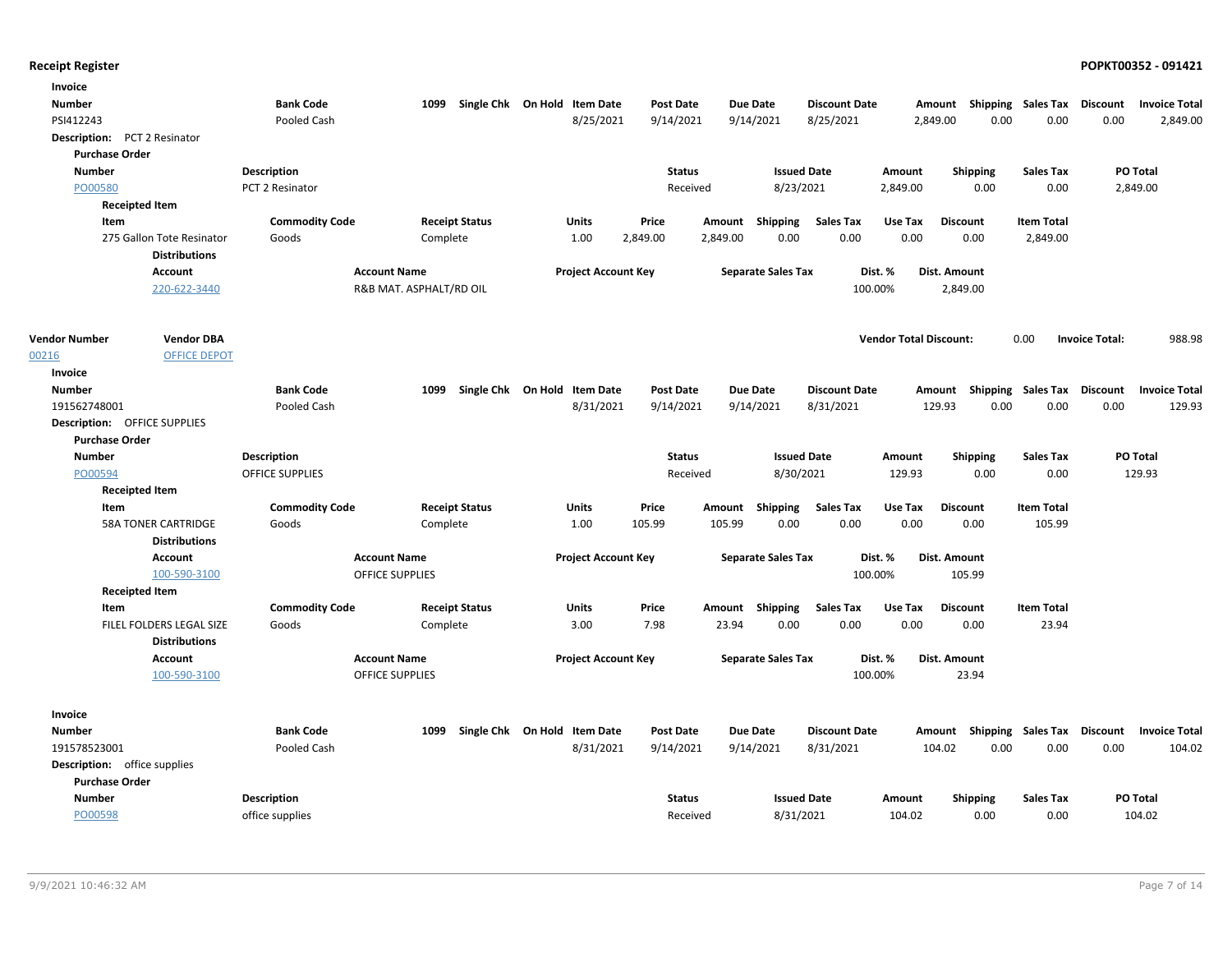| <b>Receipted Item</b><br>Item |                                                                    | <b>Commodity Code</b> |                                                | <b>Receipt Status</b> | <b>Units</b>                 | Price            |        | Amount Shipping           | <b>Sales Tax</b>     | Use Tax | <b>Discount</b>     | <b>Item Total</b>                  |                 |                      |
|-------------------------------|--------------------------------------------------------------------|-----------------------|------------------------------------------------|-----------------------|------------------------------|------------------|--------|---------------------------|----------------------|---------|---------------------|------------------------------------|-----------------|----------------------|
|                               | Brownline Black CoilPro Weekly A Goods                             |                       |                                                | Complete              | 1.00                         | 25.59            | 25.59  | 0.00                      | 0.00                 | 0.00    | 0.00                | 25.59                              |                 |                      |
|                               | <b>Distributions</b>                                               |                       |                                                |                       |                              |                  |        |                           |                      |         |                     |                                    |                 |                      |
|                               | <b>Account</b>                                                     |                       | <b>Account Name</b>                            |                       | <b>Project Account Key</b>   |                  |        | <b>Separate Sales Tax</b> |                      | Dist. % | Dist. Amount        |                                    |                 |                      |
|                               | 100-435-3100                                                       |                       | <b>OFFICE SUPPLIES</b>                         |                       |                              |                  |        |                           |                      | 100.00% | 25.59               |                                    |                 |                      |
| <b>Receipted Item</b>         |                                                                    |                       |                                                |                       |                              |                  |        |                           |                      |         |                     |                                    |                 |                      |
| Item                          |                                                                    | <b>Commodity Code</b> |                                                | <b>Receipt Status</b> | <b>Units</b>                 | Price            | Amount | Shipping                  | <b>Sales Tax</b>     | Use Tax | <b>Discount</b>     | <b>Item Total</b>                  |                 |                      |
|                               | Brownline Red CoilPro Weekly Ap Goods                              |                       |                                                | Complete              | 1.00                         | 25.59            | 25.59  | 0.00                      | 0.00                 | 0.00    | 0.00                | 25.59                              |                 |                      |
|                               | <b>Distributions</b>                                               |                       |                                                |                       |                              |                  |        |                           |                      |         |                     |                                    |                 |                      |
|                               | Account                                                            |                       | <b>Account Name</b>                            |                       | <b>Project Account Key</b>   |                  |        | <b>Separate Sales Tax</b> |                      | Dist. % | Dist. Amount        |                                    |                 |                      |
|                               | 100-435-3100                                                       |                       | OFFICE SUPPLIES                                |                       |                              |                  |        |                           |                      | 100.00% | 25.59               |                                    |                 |                      |
| <b>Receipted Item</b>         |                                                                    |                       |                                                |                       |                              |                  |        |                           |                      |         |                     |                                    |                 |                      |
| Item                          |                                                                    | <b>Commodity Code</b> |                                                | <b>Receipt Status</b> | Units                        | Price            |        | Amount Shipping           | <b>Sales Tax</b>     | Use Tax | <b>Discount</b>     | <b>Item Total</b>                  |                 |                      |
|                               | Office Depot Copy Paper #348037 Goods                              |                       |                                                | Complete              | 1.00                         | 41.18            | 41.18  | 0.00                      | 0.00                 | 0.00    | 0.00                | 41.18                              |                 |                      |
|                               | <b>Distributions</b>                                               |                       |                                                |                       |                              |                  |        |                           |                      |         |                     |                                    |                 |                      |
|                               | Account                                                            |                       | <b>Account Name</b>                            |                       | <b>Project Account Key</b>   |                  |        | <b>Separate Sales Tax</b> |                      | Dist. % | Dist. Amount        |                                    |                 |                      |
|                               | 100-435-3100                                                       |                       | <b>OFFICE SUPPLIES</b>                         |                       |                              |                  |        |                           |                      | 100.00% | 41.18               |                                    |                 |                      |
| <b>Receipted Item</b>         |                                                                    |                       |                                                |                       |                              |                  |        |                           |                      |         |                     |                                    |                 |                      |
| Item                          |                                                                    | <b>Commodity Code</b> |                                                | <b>Receipt Status</b> | <b>Units</b>                 | Price            |        | Amount Shipping           | <b>Sales Tax</b>     | Use Tax | <b>Discount</b>     | <b>Item Total</b>                  |                 |                      |
|                               | Pilot G2 Gel Pens Fine Point #790 Goods                            |                       |                                                | Complete              | 1.00                         | 11.66            | 11.66  | 0.00                      | 0.00                 | 0.00    | 0.00                | 11.66                              |                 |                      |
|                               | <b>Distributions</b>                                               |                       |                                                |                       |                              |                  |        |                           |                      |         |                     |                                    |                 |                      |
|                               | Account                                                            |                       | <b>Account Name</b>                            |                       | <b>Project Account Key</b>   |                  |        | <b>Separate Sales Tax</b> |                      | Dist. % | <b>Dist. Amount</b> |                                    |                 |                      |
|                               | 100-435-3100                                                       |                       | <b>OFFICE SUPPLIES</b>                         |                       |                              |                  |        |                           |                      | 100.00% | 11.66               |                                    |                 |                      |
| Invoice                       |                                                                    |                       |                                                |                       |                              |                  |        |                           |                      |         |                     |                                    |                 |                      |
| <b>Number</b>                 |                                                                    | <b>Bank Code</b>      | 1099                                           |                       | Single Chk On Hold Item Date | Post Date        |        | <b>Due Date</b>           | <b>Discount Date</b> |         |                     | Amount Shipping Sales Tax          | <b>Discount</b> | <b>Invoice Total</b> |
| 191608896001                  |                                                                    | Pooled Cash           |                                                |                       | 8/31/2021                    | 9/14/2021        |        | 9/14/2021                 | 8/31/2021            |         | 221.99              | 0.00<br>0.00                       | 0.00            | 221.99               |
|                               | <b>Description:</b> Item # 6867153 HP Laserjet 58A toner cartridge |                       |                                                |                       |                              |                  |        |                           |                      |         |                     |                                    |                 |                      |
| <b>Purchase Order</b>         |                                                                    |                       |                                                |                       |                              |                  |        |                           |                      |         |                     |                                    |                 |                      |
| <b>Number</b>                 |                                                                    | <b>Description</b>    |                                                |                       |                              | <b>Status</b>    |        | <b>Issued Date</b>        |                      | Amount  | <b>Shipping</b>     | <b>Sales Tax</b>                   |                 | PO Total             |
| PO00596                       |                                                                    |                       | Item # 6867153 HP Laserjet 58A toner cartridge |                       |                              | Received         |        | 8/30/2021                 |                      | 221.99  | 0.00                | 0.00                               |                 | 221.99               |
| <b>Receipted Item</b>         |                                                                    |                       |                                                |                       |                              |                  |        |                           |                      |         |                     |                                    |                 |                      |
| Item                          |                                                                    | <b>Commodity Code</b> |                                                | <b>Receipt Status</b> | <b>Units</b>                 | Price            | Amount | Shipping                  | <b>Sales Tax</b>     | Use Tax | <b>Discount</b>     | <b>Item Total</b>                  |                 |                      |
|                               | Item# 6867153 Hp Laserjet 58A to Goods                             |                       |                                                | Complete              | 1.00                         | 221.99           | 221.99 | 0.00                      | 0.00                 | 0.00    | 0.00                | 221.99                             |                 |                      |
|                               | <b>Distributions</b>                                               |                       |                                                |                       |                              |                  |        |                           |                      |         |                     |                                    |                 |                      |
|                               | <b>Account</b>                                                     |                       | <b>Account Name</b>                            |                       | <b>Project Account Key</b>   |                  |        | <b>Separate Sales Tax</b> |                      | Dist. % | Dist. Amount        |                                    |                 |                      |
|                               | 160-452-3100                                                       |                       | <b>OFFICE SUPPLIES</b>                         |                       |                              |                  |        |                           |                      | 100.00% | 221.99              |                                    |                 |                      |
| Invoice                       |                                                                    |                       |                                                |                       |                              |                  |        |                           |                      |         |                     |                                    |                 |                      |
| Number                        |                                                                    | <b>Bank Code</b>      | 1099                                           |                       | Single Chk On Hold Item Date | <b>Post Date</b> |        | Due Date                  | <b>Discount Date</b> |         |                     | Amount Shipping Sales Tax Discount |                 | <b>Invoice Total</b> |
| 191617181001                  |                                                                    | Pooled Cash           |                                                |                       | 9/1/2021                     | 9/14/2021        |        | 9/14/2021                 | 9/1/2021             |         | 107.96              | 0.00<br>0.00                       | 0.00            | 107.96               |
| <b>Description: TONER</b>     |                                                                    |                       |                                                |                       |                              |                  |        |                           |                      |         |                     |                                    |                 |                      |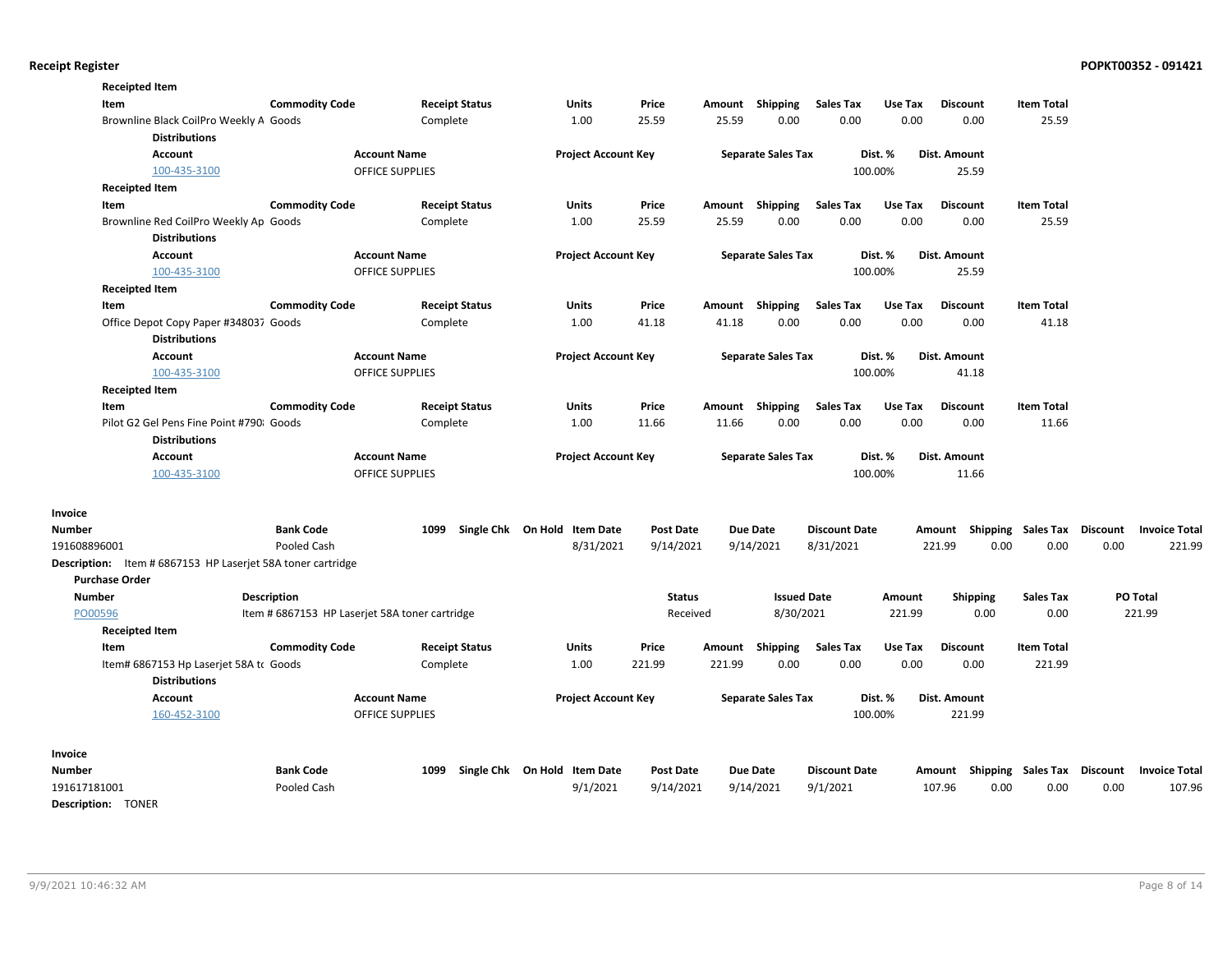| <b>Purchase Order</b>                       |                         |                        |                              |                  |        |                           |                      |         |                     |                   |                 |                      |
|---------------------------------------------|-------------------------|------------------------|------------------------------|------------------|--------|---------------------------|----------------------|---------|---------------------|-------------------|-----------------|----------------------|
| <b>Number</b>                               | <b>Description</b>      |                        |                              | <b>Status</b>    |        | <b>Issued Date</b>        |                      | Amount  | <b>Shipping</b>     | <b>Sales Tax</b>  | PO Total        |                      |
| PO00597                                     | <b>TONER</b>            |                        |                              | Received         |        | 8/30/2021                 |                      | 107.96  | 0.00                | 0.00              |                 | 107.96               |
| <b>Receipted Item</b>                       |                         |                        |                              |                  |        |                           |                      |         |                     |                   |                 |                      |
| Item                                        | <b>Commodity Code</b>   | <b>Receipt Status</b>  | <b>Units</b>                 | Price            | Amount | Shipping                  | <b>Sales Tax</b>     | Use Tax | <b>Discount</b>     | <b>Item Total</b> |                 |                      |
| HP 05A TONER CARTRIDGE                      | Goods                   | Complete               | 2.00                         | 53.98            | 107.96 | 0.00                      | 0.00                 | 0.00    | 0.00                | 107.96            |                 |                      |
| <b>Distributions</b>                        |                         |                        |                              |                  |        |                           |                      |         |                     |                   |                 |                      |
| Account                                     |                         | <b>Account Name</b>    | <b>Project Account Key</b>   |                  |        | <b>Separate Sales Tax</b> |                      | Dist. % | <b>Dist. Amount</b> |                   |                 |                      |
| 100-450-3100                                |                         | <b>OFFICE SUPPLIES</b> |                              |                  |        |                           | 100.00%              |         | 107.96              |                   |                 |                      |
| Invoice                                     |                         |                        |                              |                  |        |                           |                      |         |                     |                   |                 |                      |
| <b>Number</b>                               | <b>Bank Code</b>        | 1099                   | Single Chk On Hold Item Date | <b>Post Date</b> |        | <b>Due Date</b>           | <b>Discount Date</b> |         | Amount Shipping     | Sales Tax         | Discount        | <b>Invoice Total</b> |
| 192400455001                                | Pooled Cash             |                        | 9/1/2021                     | 9/14/2021        |        | 9/14/2021                 | 9/1/2021             |         | 192.91<br>0.00      | 0.00              | 0.00            | 192.91               |
| <b>Description: OFFICE SUPPLIES</b>         |                         |                        |                              |                  |        |                           |                      |         |                     |                   |                 |                      |
| <b>Purchase Order</b>                       |                         |                        |                              |                  |        |                           |                      |         |                     |                   |                 |                      |
| <b>Number</b>                               | Description             |                        |                              | <b>Status</b>    |        | <b>Issued Date</b>        |                      | Amount  | Shipping            | <b>Sales Tax</b>  | PO Total        |                      |
| PO00600                                     | <b>OFFICE SUPPLIES</b>  |                        |                              | Received         |        | 8/31/2021                 |                      | 192.91  | 0.00                | 0.00              |                 | 192.91               |
| <b>Receipted Item</b>                       |                         |                        |                              |                  |        |                           |                      |         |                     |                   |                 |                      |
| Item                                        | <b>Commodity Code</b>   | <b>Receipt Status</b>  | Units                        | Price            | Amount | <b>Shipping</b>           | <b>Sales Tax</b>     | Use Tax | <b>Discount</b>     | <b>Item Total</b> |                 |                      |
| <b>PAPER</b>                                | Goods                   | Complete               | 4.00                         | 34.99            | 139.96 | 0.00                      | 0.00                 | 0.00    | 0.00                | 139.96            |                 |                      |
| <b>Distributions</b>                        |                         |                        |                              |                  |        |                           |                      |         |                     |                   |                 |                      |
| Account                                     |                         | <b>Account Name</b>    | <b>Project Account Key</b>   |                  |        | <b>Separate Sales Tax</b> |                      | Dist. % | Dist. Amount        |                   |                 |                      |
| 100-403-3100                                |                         | <b>OFFICE SUPPLIES</b> |                              |                  |        |                           | 100.00%              |         | 139.96              |                   |                 |                      |
| <b>Receipted Item</b>                       |                         |                        |                              |                  |        |                           |                      |         |                     |                   |                 |                      |
| Item                                        | <b>Commodity Code</b>   | <b>Receipt Status</b>  | <b>Units</b>                 | Price            | Amount | Shipping                  | <b>Sales Tax</b>     | Use Tax | <b>Discount</b>     | <b>Item Total</b> |                 |                      |
| PAPER - LEGAL SIZE                          | Goods                   | Complete               | 1.00                         | 52.95            | 52.95  | 0.00                      | 0.00                 | 0.00    | 0.00                | 52.95             |                 |                      |
| <b>Distributions</b>                        |                         |                        |                              |                  |        |                           |                      |         |                     |                   |                 |                      |
| <b>Account</b>                              |                         | <b>Account Name</b>    | <b>Project Account Key</b>   |                  |        | <b>Separate Sales Tax</b> |                      | Dist. % | Dist. Amount        |                   |                 |                      |
| 100-403-3100                                |                         | <b>OFFICE SUPPLIES</b> |                              |                  |        |                           | 100.00%              |         | 52.95               |                   |                 |                      |
| Invoice                                     |                         |                        |                              |                  |        |                           |                      |         |                     |                   |                 |                      |
| <b>Number</b>                               | <b>Bank Code</b>        | 1099                   | Single Chk On Hold Item Date | <b>Post Date</b> |        | <b>Due Date</b>           | <b>Discount Date</b> |         | Amount Shipping     | Sales Tax         | <b>Discount</b> | <b>Invoice Total</b> |
| 192576410001                                | Pooled Cash             |                        | 8/30/2021                    | 9/14/2021        |        | 9/14/2021                 | 8/30/2021            |         | 52.10<br>0.00       | 0.00              | 0.00            | 52.10                |
| <b>Description:</b> self adhesive fasteners |                         |                        |                              |                  |        |                           |                      |         |                     |                   |                 |                      |
| <b>Purchase Order</b>                       |                         |                        |                              |                  |        |                           |                      |         |                     |                   |                 |                      |
| Number                                      | <b>Description</b>      |                        |                              | <b>Status</b>    |        | <b>Issued Date</b>        |                      | Amount  | <b>Shipping</b>     | <b>Sales Tax</b>  | PO Total        |                      |
| PO00593                                     | self adhesive fasteners |                        |                              | Received         |        | 8/30/2021                 |                      | 52.10   | 0.00                | 0.00              |                 | 52.10                |
| <b>Receipted Item</b>                       |                         |                        |                              |                  |        |                           |                      |         |                     |                   |                 |                      |
| Item                                        | <b>Commodity Code</b>   | <b>Receipt Status</b>  | Units                        | Price            | Amount | <b>Shipping</b>           | <b>Sales Tax</b>     | Use Tax | <b>Discount</b>     | <b>Item Total</b> |                 |                      |
| #936492 Self-Adhesive Fasteners Goods       |                         | Complete               | 5.00                         | 10.42            | 52.10  | 0.00                      | 0.00                 | 0.00    | 0.00                | 52.10             |                 |                      |
| <b>Distributions</b>                        |                         |                        |                              |                  |        |                           |                      |         |                     |                   |                 |                      |
| Account                                     |                         | <b>Account Name</b>    | <b>Project Account Key</b>   |                  |        | <b>Separate Sales Tax</b> |                      | Dist. % | Dist. Amount        |                   |                 |                      |
| 100-560-3100                                |                         | <b>OFFICE SUPPLIES</b> |                              |                  |        |                           | 100.00%              |         | 52.10               |                   |                 |                      |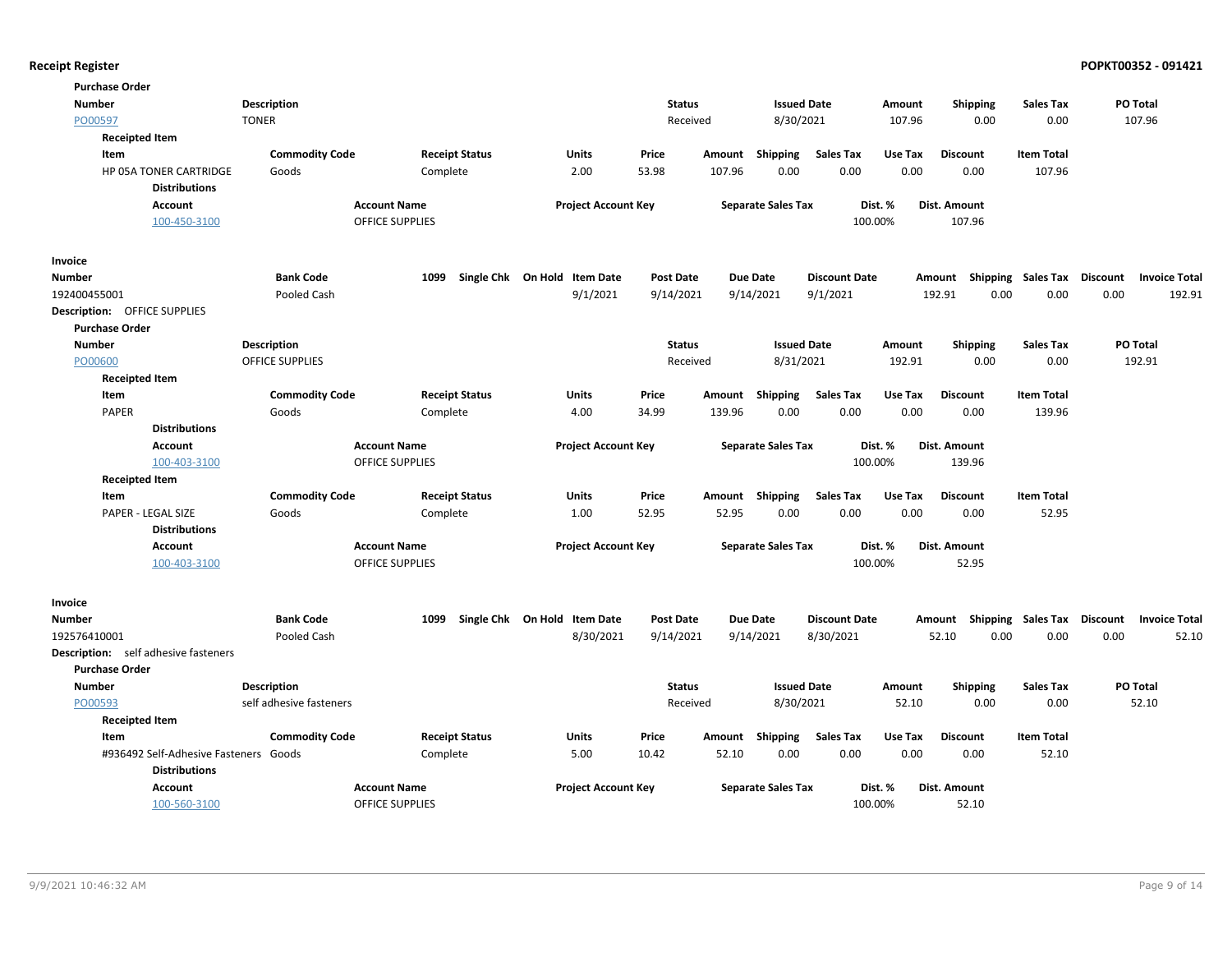| Invoice                                     |                             |                                |                            |                              |                  |                           |                           |                      |                               |                           |                           |                       |                      |
|---------------------------------------------|-----------------------------|--------------------------------|----------------------------|------------------------------|------------------|---------------------------|---------------------------|----------------------|-------------------------------|---------------------------|---------------------------|-----------------------|----------------------|
| <b>Number</b>                               |                             | <b>Bank Code</b>               | Single Chk On Hold<br>1099 | <b>Item Date</b>             | <b>Post Date</b> | <b>Due Date</b>           |                           | <b>Discount Date</b> |                               | Amount                    | <b>Shipping Sales Tax</b> | <b>Discount</b>       | <b>Invoice Total</b> |
| 192579581001                                |                             | Pooled Cash                    |                            | 8/31/2021                    | 9/14/2021        | 9/14/2021                 |                           | 8/31/2021            |                               | 180.07<br>0.00            | 0.00                      | 0.00                  | 180.07               |
| Description: DISTRICT CLERK OFFICE SUPPLIES |                             |                                |                            |                              |                  |                           |                           |                      |                               |                           |                           |                       |                      |
| <b>Purchase Order</b>                       |                             |                                |                            |                              |                  |                           |                           |                      |                               |                           |                           |                       |                      |
| Number                                      |                             | <b>Description</b>             |                            |                              | <b>Status</b>    |                           | <b>Issued Date</b>        |                      | Amount                        | <b>Shipping</b>           | <b>Sales Tax</b>          | PO Total              |                      |
| PO00590                                     |                             | DISTRICT CLERK OFFICE SUPPLIES |                            |                              |                  | <b>Partially Received</b> | 8/26/2021                 |                      | 180.07                        | 0.00                      | 0.00                      |                       | 180.07               |
| <b>Receipted Item</b>                       |                             |                                |                            |                              |                  |                           |                           |                      |                               |                           |                           |                       |                      |
| Item                                        |                             | <b>Commodity Code</b>          | <b>Receipt Status</b>      | Units                        | Price            | Amount Shipping           |                           | <b>Sales Tax</b>     | Use Tax                       | <b>Discount</b>           | <b>Item Total</b>         |                       |                      |
| Clip Boards                                 |                             | Goods                          | Complete                   | 20.00                        | 0.72             | 14.40                     | 0.00                      | 0.00                 | 0.00                          | 0.00                      | 14.40                     |                       |                      |
|                                             | <b>Distributions</b>        |                                |                            |                              |                  |                           |                           |                      |                               |                           |                           |                       |                      |
|                                             | <b>Account</b>              | <b>Account Name</b>            |                            | <b>Project Account Key</b>   |                  |                           | <b>Separate Sales Tax</b> | Dist. %              |                               | Dist. Amount              |                           |                       |                      |
|                                             | 100-450-3100                |                                | <b>OFFICE SUPPLIES</b>     |                              |                  |                           |                           | 100.00%              |                               | 14.40                     |                           |                       |                      |
| <b>Receipted Item</b>                       |                             |                                |                            |                              |                  |                           |                           |                      |                               |                           |                           |                       |                      |
| Item                                        |                             | <b>Commodity Code</b>          | <b>Receipt Status</b>      | Units                        | Price            | Amount Shipping           |                           | <b>Sales Tax</b>     | Use Tax                       | <b>Discount</b>           | <b>Item Total</b>         |                       |                      |
| Envelopes                                   |                             | Goods                          | Complete                   | 2.00                         | 15.22            | 30.44                     | 0.00                      | 0.00                 | 0.00                          | 0.00                      | 30.44                     |                       |                      |
|                                             | <b>Distributions</b>        |                                |                            |                              |                  |                           |                           |                      |                               |                           |                           |                       |                      |
|                                             | <b>Account</b>              | <b>Account Name</b>            |                            | <b>Project Account Key</b>   |                  |                           | <b>Separate Sales Tax</b> | Dist. %              |                               | Dist. Amount              |                           |                       |                      |
|                                             | 100-450-3100                |                                | <b>OFFICE SUPPLIES</b>     |                              |                  |                           |                           | 100.00%              |                               | 30.44                     |                           |                       |                      |
| <b>Receipted Item</b>                       |                             |                                |                            |                              |                  |                           |                           |                      |                               |                           |                           |                       |                      |
| Item                                        |                             | <b>Commodity Code</b>          | <b>Receipt Status</b>      | Units                        | Price            | Amount Shipping           |                           | <b>Sales Tax</b>     | Use Tax                       | <b>Discount</b>           | <b>Item Total</b>         |                       |                      |
| Paper                                       |                             | Goods                          | Complete                   | 3.00                         | 41.18            | 123.54                    | 0.00                      | 0.00                 | 0.00                          | 0.00                      | 123.54                    |                       |                      |
|                                             | <b>Distributions</b>        |                                |                            |                              |                  |                           |                           |                      |                               |                           |                           |                       |                      |
|                                             | <b>Account</b>              | <b>Account Name</b>            |                            | <b>Project Account Key</b>   |                  |                           | <b>Separate Sales Tax</b> | Dist. %              |                               | Dist. Amount              |                           |                       |                      |
|                                             | 100-450-3100                |                                | <b>OFFICE SUPPLIES</b>     |                              |                  |                           |                           | 100.00%              |                               | 123.54                    |                           |                       |                      |
| <b>Receipted Item</b>                       |                             |                                |                            |                              |                  |                           |                           |                      |                               |                           |                           |                       |                      |
| Item                                        |                             | <b>Commodity Code</b>          | <b>Receipt Status</b>      | Units                        | Price            | Amount Shipping           |                           | <b>Sales Tax</b>     | Use Tax                       | <b>Discount</b>           | <b>Item Total</b>         |                       |                      |
| Pens                                        | <b>Distributions</b>        | Goods                          | Complete                   | 1.00                         | 11.69            | 11.69                     | 0.00                      | 0.00                 | 0.00                          | 0.00                      | 11.69                     |                       |                      |
|                                             | Account                     | <b>Account Name</b>            |                            | <b>Project Account Key</b>   |                  |                           | <b>Separate Sales Tax</b> | Dist. %              |                               | Dist. Amount              |                           |                       |                      |
|                                             | 100-450-3100                |                                | <b>OFFICE SUPPLIES</b>     |                              |                  |                           |                           | 100.00%              |                               | 11.69                     |                           |                       |                      |
|                                             |                             |                                |                            |                              |                  |                           |                           |                      |                               |                           |                           |                       |                      |
|                                             |                             |                                |                            |                              |                  |                           |                           |                      |                               |                           |                           |                       |                      |
| <b>Vendor Number</b>                        | <b>Vendor DBA</b>           |                                |                            |                              |                  |                           |                           |                      | <b>Vendor Total Discount:</b> |                           | 0.00                      | <b>Invoice Total:</b> | 599.25               |
| 00286                                       | <b>THOMPSON PRINT SOLUT</b> |                                |                            |                              |                  |                           |                           |                      |                               |                           |                           |                       |                      |
| Invoice                                     |                             |                                |                            |                              |                  |                           |                           |                      |                               |                           |                           |                       |                      |
| <b>Number</b>                               |                             | <b>Bank Code</b>               | 1099                       | Single Chk On Hold Item Date | <b>Post Date</b> | <b>Due Date</b>           |                           | <b>Discount Date</b> |                               | Amount Shipping Sales Tax |                           | Discount              | <b>Invoice Total</b> |
| 0354076                                     |                             | <b>Pooled Cash</b>             |                            | 8/31/2021                    | 9/14/2021        | 9/14/2021                 |                           | 8/31/2021            |                               | 551.25<br>48.00           | 0.00                      | 0.00                  | 599.25               |
| Description: Check Stock-Green              |                             |                                |                            |                              |                  |                           |                           |                      |                               |                           |                           |                       |                      |
| <b>Purchase Order</b>                       |                             |                                |                            |                              |                  |                           |                           |                      |                               |                           |                           |                       |                      |
| <b>Number</b>                               |                             | <b>Description</b>             |                            |                              | <b>Status</b>    |                           | <b>Issued Date</b>        |                      | Amount                        | <b>Shipping</b>           | <b>Sales Tax</b>          | PO Total              |                      |
| PO00562                                     |                             | <b>Check Stock</b>             |                            |                              | Received         |                           | 8/11/2021                 |                      | 551.25                        | 48.00                     | 0.00                      |                       | 599.25               |
| <b>Receipted Item</b>                       |                             |                                |                            |                              |                  |                           |                           |                      |                               |                           |                           |                       |                      |
| Item                                        |                             | <b>Commodity Code</b>          | <b>Receipt Status</b>      | Units                        | Price            | Amount                    | Shipping                  | <b>Sales Tax</b>     | Use Tax                       | <b>Discount</b>           | <b>Item Total</b>         |                       |                      |
| <b>Check Stock</b>                          |                             | Goods                          | Complete                   | 1.00                         | 551.25           | 551.25                    | 48.00                     | 0.00                 | 0.00                          | 0.00                      | 599.25                    |                       |                      |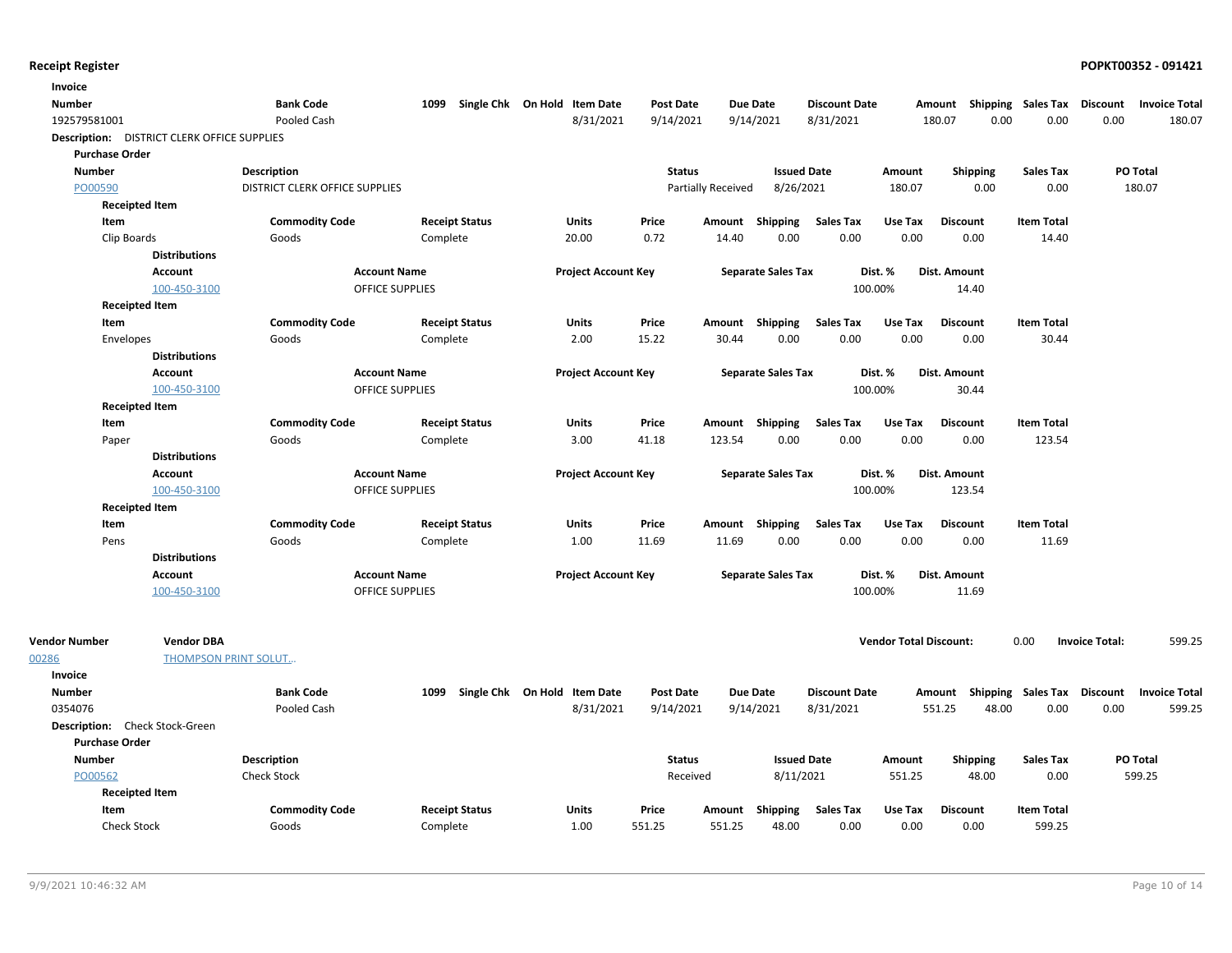| <b>Distributions</b>                      |                              |                              |                              |                  |          |                           |                      |                               |                                    |                   |                       |                      |
|-------------------------------------------|------------------------------|------------------------------|------------------------------|------------------|----------|---------------------------|----------------------|-------------------------------|------------------------------------|-------------------|-----------------------|----------------------|
| <b>Account</b>                            |                              | <b>Account Name</b>          | <b>Project Account Key</b>   |                  |          | <b>Separate Sales Tax</b> |                      | Dist. %                       | Dist. Amount                       |                   |                       |                      |
| 100-510-3100                              |                              | <b>OFFICE SUPPLIES</b>       |                              |                  |          |                           |                      | 100.00%                       | 599.25                             |                   |                       |                      |
|                                           |                              |                              |                              |                  |          |                           |                      |                               |                                    |                   |                       |                      |
| <b>Vendor DBA</b><br><b>Vendor Number</b> |                              |                              |                              |                  |          |                           |                      | <b>Vendor Total Discount:</b> |                                    | 0.00              | <b>Invoice Total:</b> | 13,970.93            |
| 00654                                     | <b>WILSON CULVERTS, INC.</b> |                              |                              |                  |          |                           |                      |                               |                                    |                   |                       |                      |
| Invoice                                   |                              |                              |                              |                  |          |                           |                      |                               |                                    |                   |                       |                      |
| <b>Number</b>                             | <b>Bank Code</b>             | 1099                         | Single Chk On Hold Item Date | <b>Post Date</b> |          | Due Date                  | <b>Discount Date</b> |                               | Amount Shipping Sales Tax          |                   | Discount              | <b>Invoice Total</b> |
| 85001                                     | Pooled Cash                  |                              | 8/30/2021                    | 9/14/2021        |          | 9/14/2021                 | 8/30/2021            |                               | 0.00<br>5,345.10                   | 0.00              | 0.00                  | 5,345.10             |
| <b>Description: PCT 3 CULVERTS</b>        |                              |                              |                              |                  |          |                           |                      |                               |                                    |                   |                       |                      |
| <b>Purchase Order</b>                     |                              |                              |                              |                  |          |                           |                      |                               |                                    |                   |                       |                      |
| <b>Number</b>                             | <b>Description</b>           |                              |                              | <b>Status</b>    |          | <b>Issued Date</b>        |                      | Amount                        | <b>Shipping</b>                    | <b>Sales Tax</b>  | PO Total              |                      |
| PO00612                                   | PCT 3 CULVERTS               |                              |                              | Received         |          | 9/8/2021                  |                      | 5,345.10                      | 0.00                               | 0.00              | 5,345.10              |                      |
| <b>Receipted Item</b>                     |                              |                              |                              |                  |          |                           |                      |                               |                                    |                   |                       |                      |
| Item                                      | <b>Commodity Code</b>        | <b>Receipt Status</b>        | <b>Units</b>                 | Price            | Amount   | Shipping                  | <b>Sales Tax</b>     | Use Tax                       | <b>Discount</b>                    | <b>Item Total</b> |                       |                      |
| 18 X 30 CULVERT                           | Goods                        | Complete                     | 3.00                         | 362.70           | 1,088.10 | 0.00                      | 0.00                 | 0.00                          | 0.00                               | 1,088.10          |                       |                      |
| <b>Distributions</b>                      |                              |                              |                              |                  |          |                           |                      |                               |                                    |                   |                       |                      |
| Account                                   |                              | <b>Account Name</b>          | <b>Project Account Key</b>   |                  |          | <b>Separate Sales Tax</b> |                      | Dist. %                       | Dist. Amount                       |                   |                       |                      |
| 230-623-3420                              |                              | <b>R&amp;B MAT. CULVERTS</b> |                              |                  |          |                           |                      | 100.00%                       | 1,088.10                           |                   |                       |                      |
| <b>Receipted Item</b>                     |                              |                              |                              |                  |          |                           |                      |                               |                                    |                   |                       |                      |
| Item                                      | <b>Commodity Code</b>        |                              | Units                        |                  |          |                           | <b>Sales Tax</b>     | Use Tax                       | <b>Discount</b>                    | <b>Item Total</b> |                       |                      |
|                                           |                              | <b>Receipt Status</b>        |                              | Price            |          | Amount Shipping           |                      |                               |                                    |                   |                       |                      |
| 18 X 40 CULVERT<br><b>Distributions</b>   | Goods                        | Complete                     | 4.00                         | 483.60           | 1,934.40 | 0.00                      | 0.00                 | 0.00                          | 0.00                               | 1,934.40          |                       |                      |
|                                           |                              |                              |                              |                  |          |                           |                      |                               |                                    |                   |                       |                      |
| Account                                   |                              | <b>Account Name</b>          | <b>Project Account Key</b>   |                  |          | <b>Separate Sales Tax</b> |                      | Dist. %                       | Dist. Amount                       |                   |                       |                      |
| 230-623-3420                              |                              | <b>R&amp;B MAT. CULVERTS</b> |                              |                  |          |                           |                      | 100.00%                       | 1,934.40                           |                   |                       |                      |
| <b>Receipted Item</b>                     |                              |                              |                              |                  |          |                           |                      |                               |                                    |                   |                       |                      |
| Item                                      | <b>Commodity Code</b>        | <b>Receipt Status</b>        | Units                        | Price            |          | Amount Shipping           | <b>Sales Tax</b>     | Use Tax                       | <b>Discount</b>                    | <b>Item Total</b> |                       |                      |
| 48 X 30 CULVERT                           | Goods                        | Complete                     | 2.00                         | 1,161.30         | 2,322.60 | 0.00                      | 0.00                 | 0.00                          | 0.00                               | 2,322.60          |                       |                      |
| <b>Distributions</b>                      |                              |                              |                              |                  |          |                           |                      |                               |                                    |                   |                       |                      |
| <b>Account</b>                            |                              | <b>Account Name</b>          | <b>Project Account Key</b>   |                  |          | <b>Separate Sales Tax</b> |                      | Dist. %                       | Dist. Amount                       |                   |                       |                      |
| 230-623-3420                              |                              | <b>R&amp;B MAT. CULVERTS</b> |                              |                  |          |                           |                      | 100.00%                       | 2,322.60                           |                   |                       |                      |
| Invoice                                   |                              |                              |                              |                  |          |                           |                      |                               |                                    |                   |                       |                      |
| <b>Number</b>                             | <b>Bank Code</b>             | 1099                         | Single Chk On Hold Item Date | <b>Post Date</b> |          | Due Date                  | <b>Discount Date</b> |                               | Amount Shipping Sales Tax Discount |                   |                       | <b>Invoice Total</b> |
| 85022                                     | Pooled Cash                  |                              | 9/1/2021                     | 9/14/2021        |          | 9/14/2021                 | 9/1/2021             |                               | 6,515.16<br>0.00                   | 0.00              | 0.00                  | 6,515.16             |
| <b>Description: PCT ONE CULVERTS</b>      |                              |                              |                              |                  |          |                           |                      |                               |                                    |                   |                       |                      |
| <b>Purchase Order</b>                     |                              |                              |                              |                  |          |                           |                      |                               |                                    |                   |                       |                      |
| <b>Number</b>                             | <b>Description</b>           |                              |                              | <b>Status</b>    |          | <b>Issued Date</b>        |                      | Amount                        | <b>Shipping</b>                    | <b>Sales Tax</b>  | PO Total              |                      |
|                                           | PCT ONE CULVERTS             |                              |                              |                  |          |                           |                      | 6,515.16                      | 0.00                               | 0.00              | 6,515.16              |                      |
| PO00611                                   |                              |                              |                              | Received         |          | 9/8/2021                  |                      |                               |                                    |                   |                       |                      |
| <b>Receipted Item</b><br>Item             | <b>Commodity Code</b>        | <b>Receipt Status</b>        | Units                        | Price            |          |                           | <b>Sales Tax</b>     | Use Tax                       | <b>Discount</b>                    | <b>Item Total</b> |                       |                      |
| 15 X 24 CULVERT                           |                              |                              | 2.00                         | 242.64           | 485.28   | Amount Shipping<br>0.00   | 0.00                 | 0.00                          | 0.00                               | 485.28            |                       |                      |
|                                           | Goods                        | Complete                     |                              |                  |          |                           |                      |                               |                                    |                   |                       |                      |
| <b>Distributions</b>                      |                              |                              |                              |                  |          |                           |                      |                               |                                    |                   |                       |                      |
| <b>Account</b>                            |                              | <b>Account Name</b>          | <b>Project Account Key</b>   |                  |          | <b>Separate Sales Tax</b> |                      | Dist. %                       | <b>Dist. Amount</b>                |                   |                       |                      |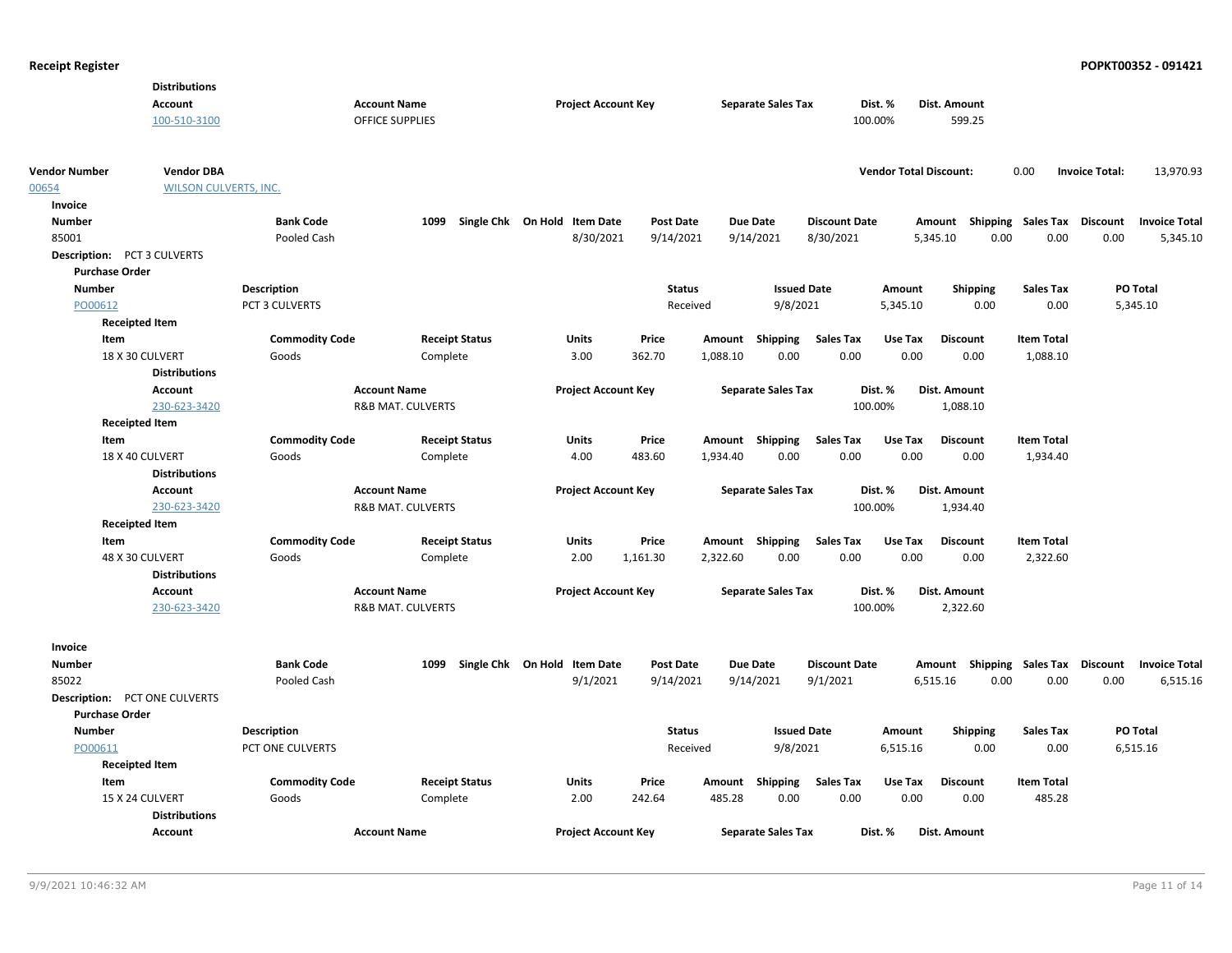| <b>Receipt Register</b> |                             |                       |                              |                              |                  |          |                           |                      |          |                                    |                   |      | POPKT00352 - 091421  |
|-------------------------|-----------------------------|-----------------------|------------------------------|------------------------------|------------------|----------|---------------------------|----------------------|----------|------------------------------------|-------------------|------|----------------------|
|                         | 210-621-3420                |                       | <b>R&amp;B MAT. CULVERTS</b> |                              |                  |          |                           |                      | 100.00%  | 485.28                             |                   |      |                      |
|                         | <b>Receipted Item</b>       |                       |                              |                              |                  |          |                           |                      |          |                                    |                   |      |                      |
| Item                    |                             | <b>Commodity Code</b> | <b>Receipt Status</b>        | Units                        | Price            |          | Amount Shipping           | Sales Tax            | Use Tax  | <b>Discount</b>                    | <b>Item Total</b> |      |                      |
|                         | 15 X 30 CULVERT             | Goods                 | Complete                     | 2.00                         | 303.30           | 606.60   | 0.00                      | 0.00                 | 0.00     | 0.00                               | 606.60            |      |                      |
|                         | <b>Distributions</b>        |                       |                              |                              |                  |          |                           |                      |          |                                    |                   |      |                      |
|                         | Account                     |                       | <b>Account Name</b>          | <b>Project Account Key</b>   |                  |          | <b>Separate Sales Tax</b> |                      | Dist. %  | <b>Dist. Amount</b>                |                   |      |                      |
|                         | 210-621-3420                |                       | <b>R&amp;B MAT. CULVERTS</b> |                              |                  |          |                           |                      | 100.00%  | 606.60                             |                   |      |                      |
|                         | <b>Receipted Item</b>       |                       |                              |                              |                  |          |                           |                      |          |                                    |                   |      |                      |
| Item                    |                             | <b>Commodity Code</b> | <b>Receipt Status</b>        | Units                        | Price            |          | Amount Shipping           | Sales Tax            | Use Tax  | <b>Discount</b>                    | <b>Item Total</b> |      |                      |
|                         | 18 X 24 CULVERT             | Goods                 | Complete                     | 2.00                         | 290.16           | 580.32   | 0.00                      | 0.00                 | 0.00     | 0.00                               | 580.32            |      |                      |
|                         | <b>Distributions</b>        |                       |                              |                              |                  |          |                           |                      |          |                                    |                   |      |                      |
|                         | <b>Account</b>              |                       | <b>Account Name</b>          | <b>Project Account Key</b>   |                  |          | <b>Separate Sales Tax</b> |                      | Dist. %  | Dist. Amount                       |                   |      |                      |
|                         | 210-621-3420                |                       | <b>R&amp;B MAT. CULVERTS</b> |                              |                  |          |                           |                      | 100.00%  | 580.32                             |                   |      |                      |
|                         | <b>Receipted Item</b>       |                       |                              |                              |                  |          |                           |                      |          |                                    |                   |      |                      |
| Item                    |                             | <b>Commodity Code</b> | <b>Receipt Status</b>        | Units                        | Price            |          | Amount Shipping           | <b>Sales Tax</b>     | Use Tax  | <b>Discount</b>                    | <b>Item Total</b> |      |                      |
|                         | 18 X 30 CULVERT             | Goods                 | Complete                     | 6.00                         | 362.70           | 2,176.20 | 0.00                      | 0.00                 | 0.00     | 0.00                               | 2,176.20          |      |                      |
|                         | <b>Distributions</b>        |                       |                              |                              |                  |          |                           |                      |          |                                    |                   |      |                      |
|                         | <b>Account</b>              |                       | <b>Account Name</b>          | <b>Project Account Key</b>   |                  |          | <b>Separate Sales Tax</b> |                      | Dist. %  | Dist. Amount                       |                   |      |                      |
|                         | 210-621-3420                |                       | <b>R&amp;B MAT. CULVERTS</b> |                              |                  |          |                           |                      | 100.00%  | 2,176.20                           |                   |      |                      |
|                         | <b>Receipted Item</b>       |                       |                              |                              |                  |          |                           |                      |          |                                    |                   |      |                      |
| Item                    |                             | <b>Commodity Code</b> | <b>Receipt Status</b>        | Units                        | Price            |          | Amount Shipping           | <b>Sales Tax</b>     | Use Tax  | <b>Discount</b>                    | <b>Item Total</b> |      |                      |
|                         | 24 X 24 CULVERT             | Goods                 | Complete                     | 2.00                         | 386.16           | 772.32   | 0.00                      | 0.00                 | 0.00     | 0.00                               | 772.32            |      |                      |
|                         | <b>Distributions</b>        |                       |                              |                              |                  |          |                           |                      |          |                                    |                   |      |                      |
|                         | <b>Account</b>              |                       | <b>Account Name</b>          | <b>Project Account Key</b>   |                  |          | <b>Separate Sales Tax</b> |                      | Dist. %  | Dist. Amount                       |                   |      |                      |
|                         | 210-621-3420                |                       | R&B MAT. CULVERTS            |                              |                  |          |                           |                      | 100.00%  | 772.32                             |                   |      |                      |
|                         | <b>Receipted Item</b>       |                       |                              |                              |                  |          |                           |                      |          |                                    |                   |      |                      |
| Item                    |                             | <b>Commodity Code</b> | <b>Receipt Status</b>        | Units                        | Price            |          | Amount Shipping           | <b>Sales Tax</b>     | Use Tax  | <b>Discount</b>                    | <b>Item Total</b> |      |                      |
|                         | 24 X 30 CULVERT             | Goods                 | Complete                     | 2.00                         | 482.70           | 965.40   | 0.00                      | 0.00                 | 0.00     | 0.00                               | 965.40            |      |                      |
|                         | <b>Distributions</b>        |                       |                              |                              |                  |          |                           |                      |          |                                    |                   |      |                      |
|                         | <b>Account</b>              |                       | <b>Account Name</b>          | <b>Project Account Key</b>   |                  |          | <b>Separate Sales Tax</b> |                      | Dist. %  | Dist. Amount                       |                   |      |                      |
|                         | 210-621-3420                |                       | R&B MAT. CULVERTS            |                              |                  |          |                           |                      | 100.00%  | 965.40                             |                   |      |                      |
|                         | <b>Receipted Item</b>       |                       |                              |                              |                  |          |                           |                      |          |                                    |                   |      |                      |
| Item                    |                             | <b>Commodity Code</b> | <b>Receipt Status</b>        | Units                        | Price            |          | Amount Shipping           | <b>Sales Tax</b>     | Use Tax  | <b>Discount</b>                    | <b>Item Total</b> |      |                      |
|                         | 48 X 24 CULVERT             | Goods                 | Complete                     | 1.00                         | 929.04           | 929.04   | 0.00                      | 0.00                 | 0.00     | 0.00                               | 929.04            |      |                      |
|                         | <b>Distributions</b>        |                       |                              |                              |                  |          |                           |                      |          |                                    |                   |      |                      |
|                         | Account                     |                       | <b>Account Name</b>          | <b>Project Account Key</b>   |                  |          | <b>Separate Sales Tax</b> |                      | Dist. %  | Dist. Amount                       |                   |      |                      |
|                         | 210-621-3420                |                       | <b>R&amp;B MAT. CULVERTS</b> |                              |                  |          |                           |                      | 100.00%  | 929.04                             |                   |      |                      |
|                         |                             |                       |                              |                              |                  |          |                           |                      |          |                                    |                   |      |                      |
| Invoice                 |                             |                       |                              |                              |                  |          |                           |                      |          |                                    |                   |      |                      |
| <b>Number</b>           |                             | <b>Bank Code</b>      | 1099                         | Single Chk On Hold Item Date | <b>Post Date</b> |          | <b>Due Date</b>           | <b>Discount Date</b> |          | Amount Shipping Sales Tax Discount |                   |      | <b>Invoice Total</b> |
| 85023                   |                             | Pooled Cash           |                              | 9/1/2021                     | 9/14/2021        |          | 9/14/2021                 | 9/1/2021             |          | 2,110.67<br>0.00                   | 0.00              | 0.00 | 2,110.67             |
|                         | Description: PCT 1 CULVERTS |                       |                              |                              |                  |          |                           |                      |          |                                    |                   |      |                      |
| <b>Purchase Order</b>   |                             |                       |                              |                              |                  |          |                           |                      |          |                                    |                   |      |                      |
| <b>Number</b>           |                             | Description           |                              |                              | <b>Status</b>    |          | <b>Issued Date</b>        |                      | Amount   | <b>Shipping</b>                    | <b>Sales Tax</b>  |      | PO Total             |
| PO00610                 |                             | PCT 1 CULVERTS        |                              |                              | Received         |          | 9/8/2021                  |                      | 2,110.67 | 0.00                               | 0.00              |      | 2,110.67             |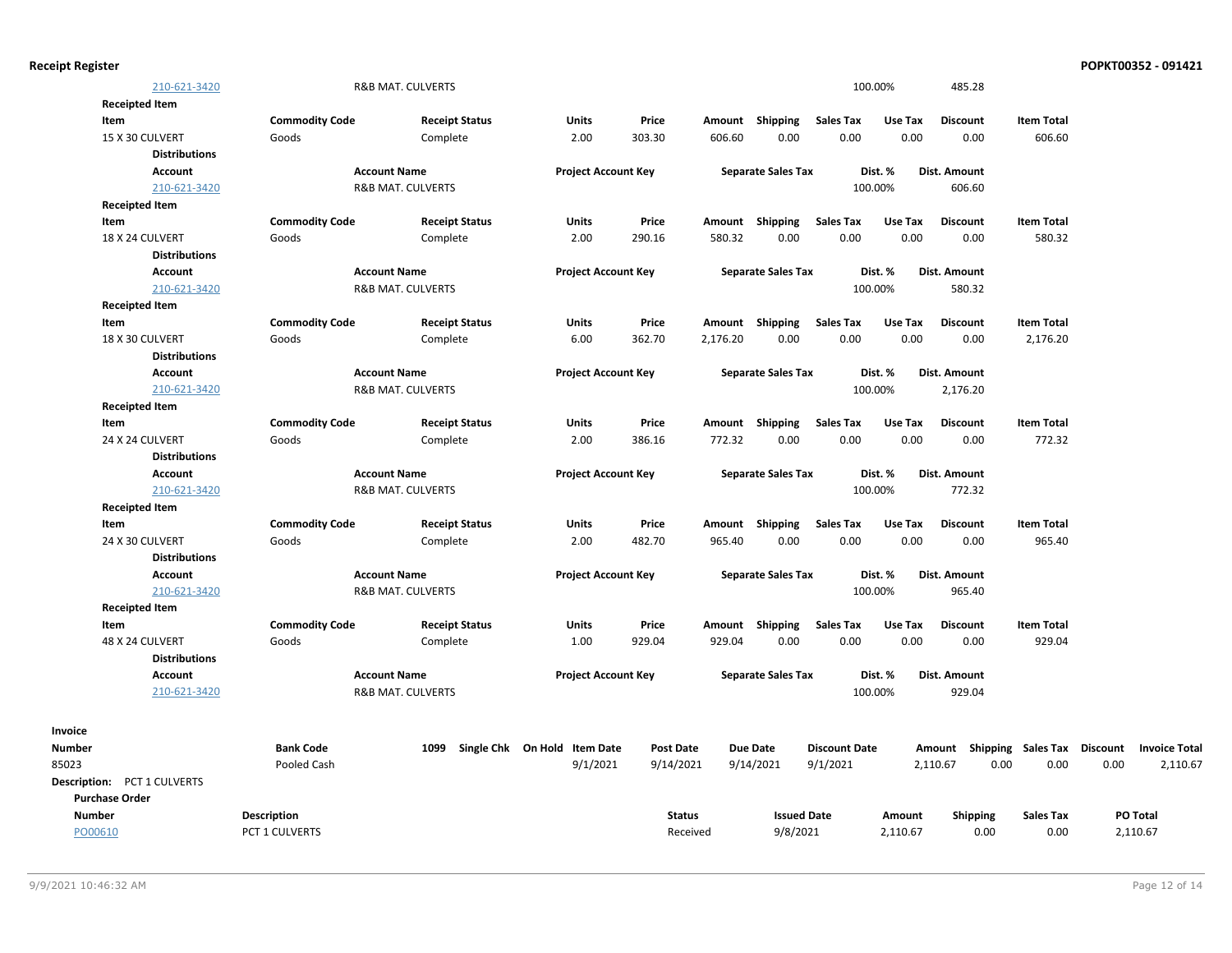| <b>Commodity Code</b> | <b>Receipt Status</b>                                                                                                                        | <b>Units</b>                                                                        | Price                      | Amount                     | Shipping | <b>Sales Tax</b>                    | Use Tax                                                                                                          | <b>Discount</b>                          | <b>Item Total</b>                            |
|-----------------------|----------------------------------------------------------------------------------------------------------------------------------------------|-------------------------------------------------------------------------------------|----------------------------|----------------------------|----------|-------------------------------------|------------------------------------------------------------------------------------------------------------------|------------------------------------------|----------------------------------------------|
| Goods                 | Complete                                                                                                                                     | 1.00                                                                                | 241.80                     | 241.80                     | 0.00     | 0.00                                | 0.00                                                                                                             | 0.00                                     | 241.80                                       |
|                       |                                                                                                                                              |                                                                                     |                            |                            |          |                                     |                                                                                                                  |                                          |                                              |
|                       |                                                                                                                                              |                                                                                     |                            |                            |          |                                     |                                                                                                                  |                                          |                                              |
|                       |                                                                                                                                              |                                                                                     |                            |                            |          |                                     |                                                                                                                  | 241.80                                   |                                              |
|                       |                                                                                                                                              |                                                                                     |                            |                            |          |                                     |                                                                                                                  |                                          |                                              |
| <b>Commodity Code</b> | <b>Receipt Status</b>                                                                                                                        | <b>Units</b>                                                                        | Price                      |                            |          | <b>Sales Tax</b>                    | Use Tax                                                                                                          | <b>Discount</b>                          | <b>Item Total</b>                            |
| Goods                 | Complete                                                                                                                                     | 2.00                                                                                | 290.16                     | 580.32                     | 0.00     | 0.00                                | 0.00                                                                                                             | 0.00                                     | 580.32                                       |
|                       |                                                                                                                                              |                                                                                     |                            |                            |          |                                     |                                                                                                                  |                                          |                                              |
|                       | <b>Account Name</b>                                                                                                                          |                                                                                     | <b>Project Account Key</b> |                            |          |                                     | Dist. %                                                                                                          |                                          |                                              |
|                       |                                                                                                                                              |                                                                                     |                            |                            |          |                                     |                                                                                                                  | 580.32                                   |                                              |
|                       |                                                                                                                                              |                                                                                     |                            |                            |          |                                     |                                                                                                                  |                                          |                                              |
| <b>Commodity Code</b> | <b>Receipt Status</b>                                                                                                                        | <b>Units</b>                                                                        | Price                      |                            | Shipping | <b>Sales Tax</b>                    | Use Tax                                                                                                          | <b>Discount</b>                          | <b>Item Total</b>                            |
| Goods                 | Complete                                                                                                                                     | 2.00                                                                                | 362.70                     | 725.40                     | 0.00     | 0.00                                | 0.00                                                                                                             | 0.00                                     | 725.40                                       |
|                       |                                                                                                                                              |                                                                                     |                            |                            |          |                                     |                                                                                                                  |                                          |                                              |
|                       | <b>Account Name</b><br><b>R&amp;B MAT. CULVERTS</b>                                                                                          |                                                                                     | <b>Project Account Key</b> |                            |          |                                     | Dist. %<br>Dist. Amount<br>725.40<br>100.00%                                                                     |                                          |                                              |
|                       |                                                                                                                                              |                                                                                     |                            |                            |          |                                     |                                                                                                                  |                                          |                                              |
|                       |                                                                                                                                              |                                                                                     |                            |                            |          |                                     |                                                                                                                  |                                          |                                              |
| <b>Commodity Code</b> | <b>Receipt Status</b>                                                                                                                        | <b>Units</b>                                                                        | Price                      |                            | Shipping | <b>Sales Tax</b>                    | Use Tax                                                                                                          | <b>Discount</b>                          | <b>Item Total</b>                            |
| Goods                 | Complete                                                                                                                                     | 1.00                                                                                | 563.15                     | 563.15                     | 0.00     | 0.00                                | 0.00                                                                                                             | 0.00                                     | 563.15                                       |
|                       |                                                                                                                                              |                                                                                     |                            |                            |          |                                     |                                                                                                                  |                                          |                                              |
|                       | <b>Account Name</b><br><b>R&amp;B MAT. CULVERTS</b>                                                                                          |                                                                                     | <b>Project Account Key</b> |                            |          |                                     |                                                                                                                  |                                          |                                              |
| 210-621-3420          |                                                                                                                                              |                                                                                     |                            |                            |          |                                     | 563.15<br>100.00%                                                                                                |                                          |                                              |
|                       | <b>Distributions</b><br>210-621-3420<br><b>Distributions</b><br>210-621-3420<br><b>Distributions</b><br>210-621-3420<br><b>Distributions</b> | <b>Account Name</b><br><b>R&amp;B MAT. CULVERTS</b><br><b>R&amp;B MAT. CULVERTS</b> |                            | <b>Project Account Key</b> |          | Amount Shipping<br>Amount<br>Amount | <b>Separate Sales Tax</b><br><b>Separate Sales Tax</b><br><b>Separate Sales Tax</b><br><b>Separate Sales Tax</b> | Dist. %<br>100.00%<br>100.00%<br>Dist. % | Dist. Amount<br>Dist. Amount<br>Dist. Amount |

| Vendors: 11 | Invoices: 24 | <b>Purchase Orders:</b> |
|-------------|--------------|-------------------------|